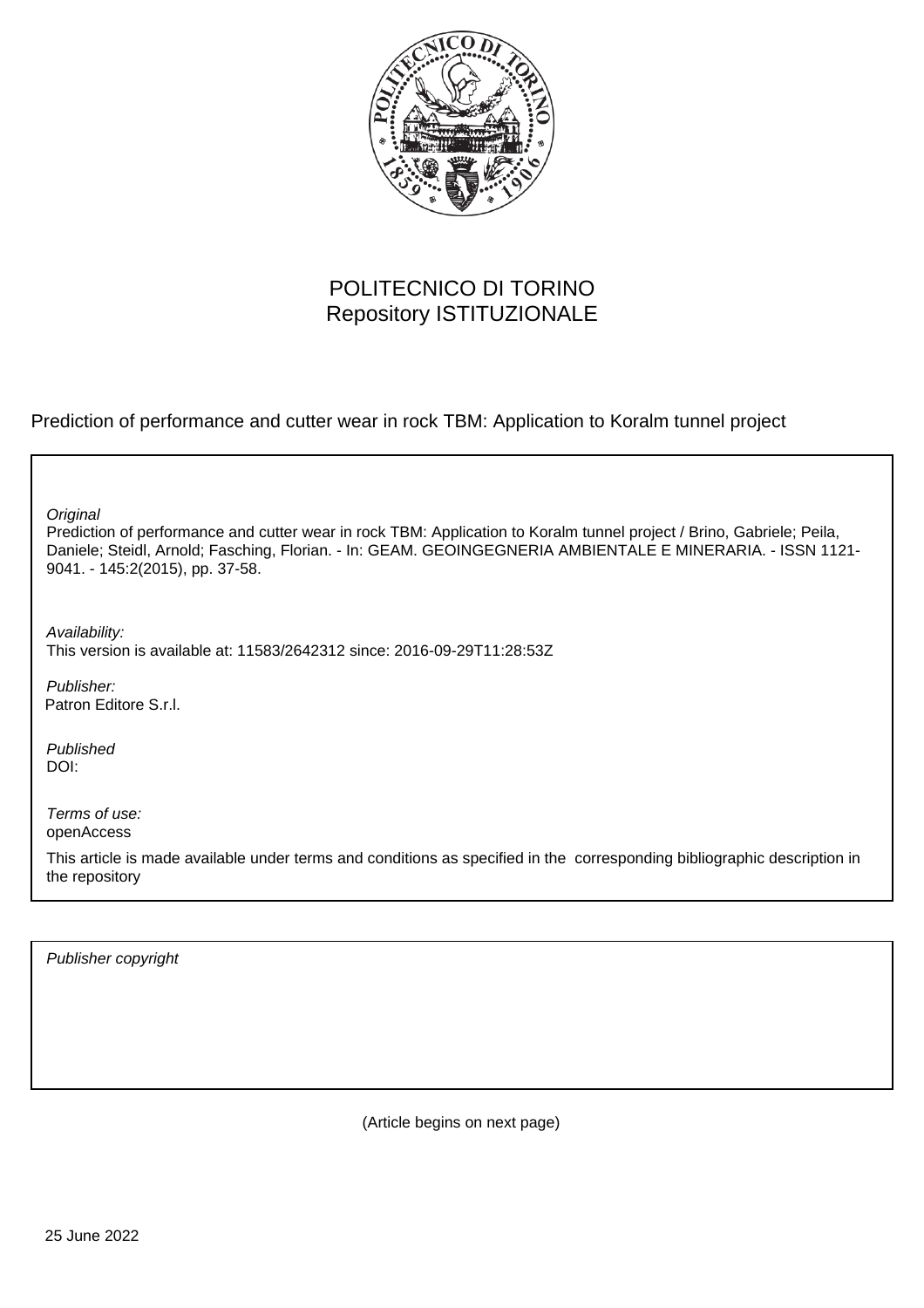# *Prediction of performance and cutter wear in rock TBM: application to Koralm tunnel project*

*Excavation by Tunnel Boring Machines is the tunnelling method most frequently used nowadays in long infrastructural projects, in a wide range of geological conditions. In the last 40 years, many prediction models were developed to estimate TBM performance and cutter wear, using as input geological parameters. The research gives an overview of the existing penetration models for hard rock TBMs, identifies the most frequently used input parameters and summarizes the characteristics of the datasets on which the models are based on. Theoretical background is tested through the example of Koralm tunnel project, a 32.9-km-long base tunnel in Austria, in a 1000-m-long portion of the South tube in the construction lot KAT 2. The outcomes shows that the estimation of the penetration is reasonably accurate when applying models that are based on a database consistent with the project data, especially in terms of geology and typology of machine used in the excavation. The article proposes a design method for a system of TBM data analysis and prediction at the construction stage, based on a back-analysis process about machine data in different geological conditions. The methodology can be applied in any other project and the system is particularly useful in long tunnels, in which a continuous improvement of the ability of prediction can have an effective impact on time and costs. Keywords: TBM, penetration, wear, utilization, prediction*

*Previsione delle prestazioni e dell'usura degli utensili di una TBM da roccia: applicazione al progetto del Koralm tunnel***.** *Lo scavo con Tunnel Boring Machine (TBM) è il metodo di scavo più utilizzato per grandi progetti infrastrutturali al giorno d'oggi, in un'ampia varietà di condizioni geologiche. Negli ultimi 40 anni molti modelli predittivi sono stati sviluppati per stimare le prestazioni della TBM e l'usura degli utensili, usando come input i parametri geologici. Questa ricerca fornisce una panoramica dei modelli esistenti per la stima della penetrazione degli utensili per una TBM in roccia, identifica i parametri di ingresso più frequentemente utilizzati e sintetizza le caratteristiche dei database da cui sono stati ricavati i modelli. I modelli teorici sono stati testati attraverso il caso studio del progetto del Koralm Tunnel, una galleria di base lunga 32.9 km in costruzione in Austria, in una porzione della canna Sud di lunghezza 1000 m, facente parte del lotto KAT 2. I risultati mostrano che la stima è ragionevolmente accurata se si applicano modelli che su fondano su una base di dati con caratteristiche simili a quelle del progetto, specialmente in termini di geologia e tipologia di macchina usato per lo scavo. L'articolo propone un metodo di progetto per la creazione di un sistema di analisi dei dati della TBM e di previsione in fase costruttiva, basata su un processo di back-analysis di dati macchina raccolti in differenti condizioni geologiche. La metodologia può essere applicata in qualsiasi altro progetto, e il sistema è particolarmente utile in tunnel di grande lunghezza, nei quali una miglioria continua dell'abilità di previsione può avere un impatto rilevante in termini di tempo e costi. Parole chiave: TBM, penetrazione, usura, utilizzazione, previsione*

*Prévision de la performance et de la consommation des molettes pour un tunnelier à roche dure : application au projet du tunnel du Koralm. Le creusement avec un tunnelier à roche dure est désormais la méthode de construction plus utilisée dans les projets d'infrastructures longues, sur une fourchette très large de conditions géologiques. Dans les derniers 40 ans, beaucoup de modèles prévisionnels pour l'estimation de la performance et de la consommation des molettes pour un tunnelier à roche dure ont été développés, utilisant les paramètres géologiques comme données d'entrée. La recherche donne une vision globale des modèles existants en matière de pénétration pour les tunneliers à roche dure, elle identifie les paramètres d'entrée plus utilisés et elle synthétise les caractéristiques des séries de données à la base du modèle. Les hypothèses théoriques sont*  testées sur l'exemple du projet du tunnel du Koralm, un tunnel de base autrichien de 32,9 km de *longueur, et notamment sur une section de 1000 m de longueur du tube sud du lot constructif KAT 2.* Les résultats montrent que l'estimation de la pénétration est raisonnablement précise quand le *modèle appliqué est basé sur une base de données cohérente avec les paramètres du projet, spécialement en terme de géologie et de type de tunnelier utilisé pour le creusement.*

Gabriele Brino\* Daniele Peila\* Arnold Steidl\*\* Florian Fasching\*\*

\* DIATI, Politecnico di Torino \*\*3G Gruppe Geotechnik Graz

### *1. Introduction*

Tunnel Boring Machines are nowadays a common and fruitful option a tunnel designer can adopt, and technological advancements allowed using them in a wide range of geological conditions, from hard rock to loose soil.

From the adoption of disc cutter tools by James Robbins in 1956, TBM productivity improved year by year. Today peaks of advance rate per day can go over 100 m/day, but, in adverse geologic conditions, a production of less than 50 m/month may be experienced (Barla and Pelizza, 2000).

In the last 40 years, several authors (Cassinelli *et al.*, 1982; Innaurato *et al.*, 1990; Rostami and Ozdemir, 1993; Gehring, 1995; Alber, 1996; Bruland, 1998; Alvarez Grima *et al.*, 2000; Barton, 2000; Ribacchi and Lembo Fazio, 2005; Yagiz, 2008; Gong and Zhao, 2009; Hamidi *et al.*, 2010; Hassanpour *et al.*, 2011; Farrokh *et al.,* 2012) proposed models that allow to predict TBM performance and cutter wear.

The aim of the work is to understand if the quality of the prediction, obtained through the adoption of these models, can be influenced by the characteristics of the databases models in literature are based on (Bottero and Peila, 2005). Data analysed in the study has been recorded during the excavation of the Koralm tunnel, a railway tunnel excavated in hard rock in the southern Austria.

In mechanized tunnelling by TBM, the process of rock fragmentation is guaranteed by cutters, steel discs that are capable of dealing with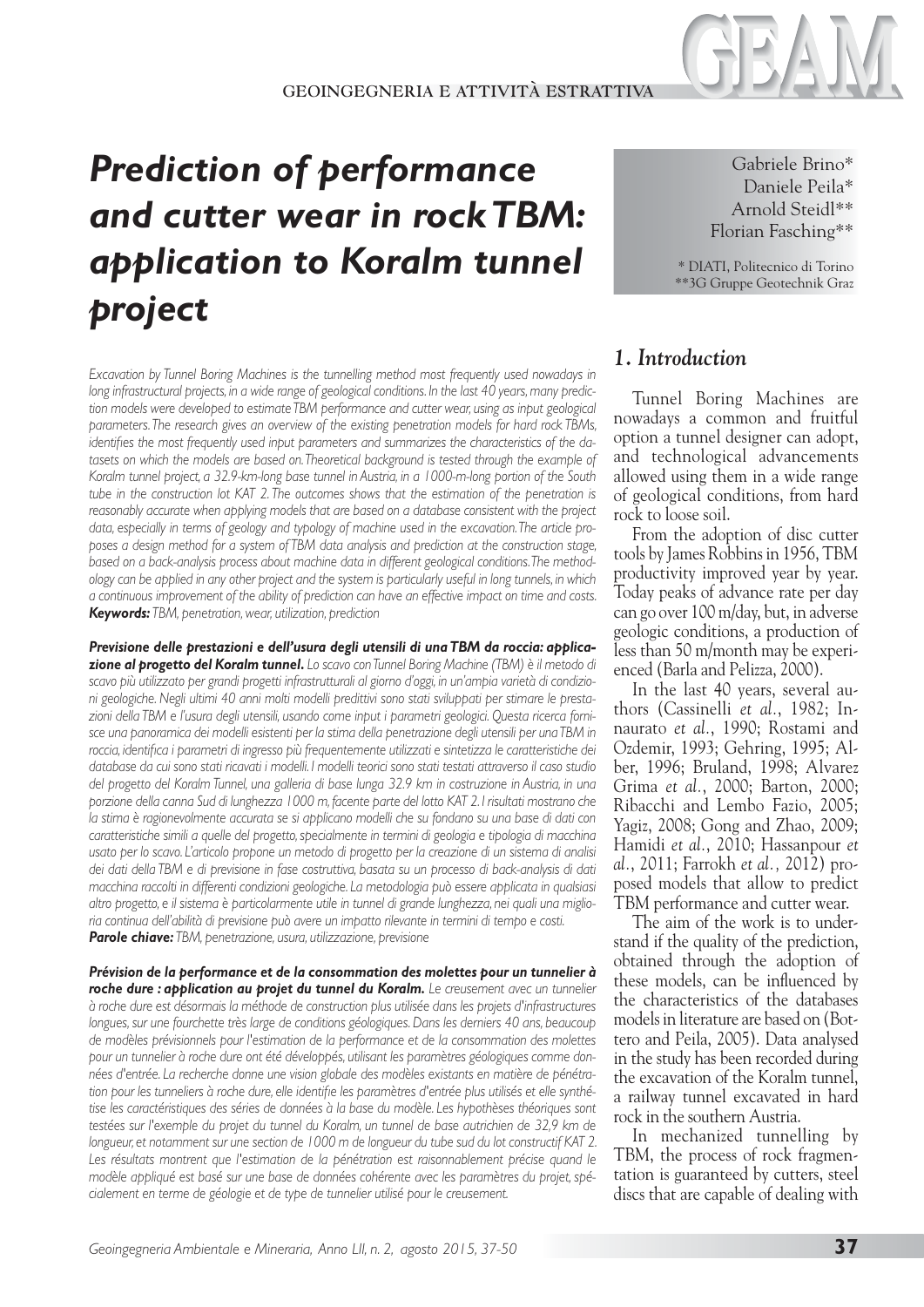

*L'article propose une méthode de conception pour un système d'analyse des données du tunnelier et de prévision en phase de construction, basé sur un procès d'analyse à rebours des données machine en conditions géologiques différentes.*

La méthode peut être appliquée sur d'autres projets et le système est particulièrement utile pour *des longs tunnels, où l'amélioration continue de la capacité prévisionnelle peut avoir un retour effectif sur les délais et sur les coûts.*

*Mots-clés: TBM, pénétration, consommation, utilisation, prévision.*

the high cutter loads required for hard rock and keeping a constant production and high abrasion resistance.

The thrust acting on a single tool consists of two forces: a component of the force normal to the face,  $F_N$ , and a force tangential to the face, the rolling force  $F_R$ .

Two different processes can cause rock breakage, when the TBM is pressed against the face, respectively single pass and multiple cutting process. *Single pass* cutting process consists in the detachment of rock chips, due to the action of two disc cutters and is the process that more frequently can occur.

The effect of cutters on the rock has been studied through full-size tests, as the linear cutting test equipment (Rostami and Ozdemir, 1993). When a single disc is pressed against the face, it creates a pulverised bulb of rock immediately below the cutter, the so-called crushed zone, and radial tension cracks propagation starts (fig. 1).

Another possibility for rock fragmentation, especially in case of hard rock, is the *multiple cutting* process. The chip is generated by the multiple passage of different discs in the same position, due to cutterhead design. This solution is used when the load applied to the cutter and/or the time of application of the force is not sufficient for the detachment of a complete chip (Rostami and Ozdemir, 1993; Bruland, 1998).

#### *1.1. Prediction models*

Prediction models produce forecast in terms of penetration rate (PR), that is the penetration of the cutterhead per revolution, utilization factor (UF), i.e. percentage of time in which the machine is actually working, and tools wear (Peila and Pelizza, 2009, Peila, 2009).

These predictive methods can be classified in two types, considering the hypotheses and the source of data each model is based on: *analytical* and *empirical models*. *Analytical models* are studies that start from theoretical assumptions, e.g. theories about force balance and stress distribution, while e*mpirical models* are based on the back-analysis of data from a database collected in tunnel projects, and equations proposed derive from their statistical treatment.



Fig. 1. Chip formation and detachment under the effect of a cutter disc (Bruland, 1998). *Formazione e distacco del chip di roccia per effetto dell'azione del disco (Bruland, 1998).*

#### *1.1.1. Analytical models*

Analytical performance prediction models are based on the study of the rock fragmentation process with mechanical tools. From the results of full-size laboratory tests, as linear cutting and punch penetration, the authors individuated forces acting on the cutter, and thrust, torque and power requirement of the TBM are obtained from a balance of forces.

Analytical models usually combine intact rock characteristics (mainly uniaxial compressive and tensile strength,  $\sigma_c$  and  $\sigma_t$ ) with information about the cutter (e.g. cutter diameter  $\Phi_{\text{disc}}$ , spacing s<sub>cutters</sub>, tip width  $w_{tip}$  and thrust per cutter).

They do not take in deep account rock mass characteristics that recent studies (Bruland 1998; Ramezanzadeh, 2006; Gong and Zhao, 2007) proved to be very important to understand TBM performance, as joint frequency and joint orientation. The most frequently used analytical models had been modified recently to overcome this limitation and they can be considered semi-empirical. The most used ones are:

*Colorado School of Mines (CSM) model* was initially developed by Rostami and Ozdemir (1993), starting from the results of linear cutting tests and mathematical assumption on rock fragmentation process. It considers the formation of a pressure bulb of crushed rock immediately under the tip, assumed to be circular; the pressure decrease on the size, while maximum stress concentration is present immediately under the cutter. Parameters considered in the model are  $\sigma_c$ ,  $\sigma_t$ ,  $\Phi_{disc}$ ,  $w_{tip}$ ,  $s_{cutter}$  and rotational speed v<sub>rot</sub>. Ramezanzadeh (2006) integrated these studies taking into account joint spacing and the angle between the plane of weakness and the tunnel axis  $\alpha$ . The study developed by Frenzel (2010) extended CSM model to include cutter wear prediction, by correlating cutter life, Cerchar Abrasivity Index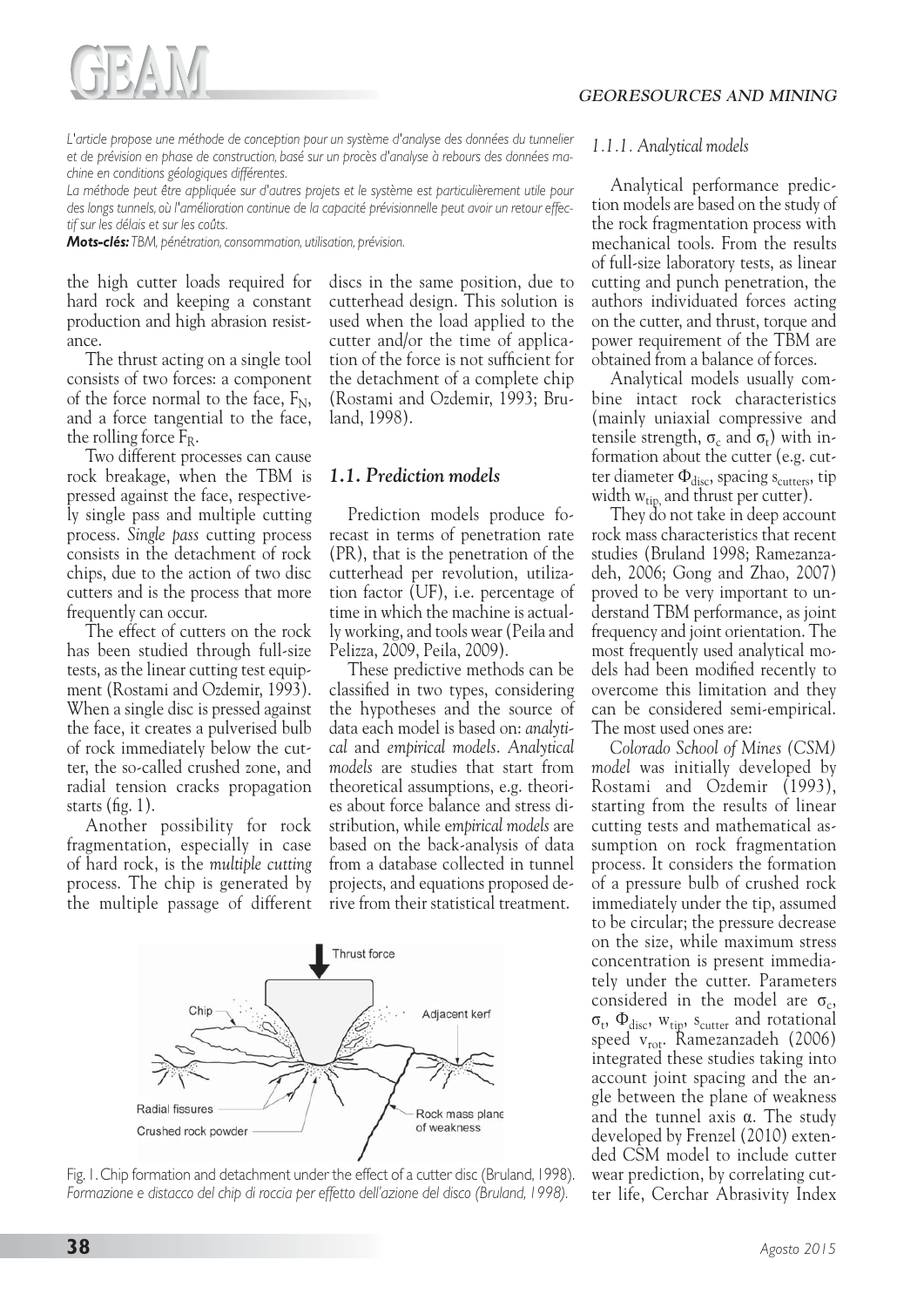

(CAI), and disk diameter with tools consumption.

*Gehring model* (1985) was developed in collaboration with Voest Alpine, a machines manufacturer. Base equation proposed by the author correlated the penetration rate to  $\sigma_c$  and  $F_N$ . Last version of the model included five correction factors that considered respectively fracture energy, joint spacing, state of stress, cutter diameter, and cutter spacing: these factors derived from empirical correlations. The model included an empirical equation that allows cutter wear prediction as a function of CAI.

#### *1.1.2. Empirical models*

Nowadays, new empirical models are continuously developed, because of the great number of parameters influencing TBM performance, and the high variability related to specific on-field conditions. Data collection programs could involve both rock face mapping and rock coring program on-field, with significant variations among models analysed, while TBM performance and machine data datasets in hard rock tunnelling are almost standardised.

One of the most important empirical model for performance, utilization factor and cutter wear prediction is *Norwegian University of Sciences and Technology (NTNU) model*. Last version of NTNU model was proposed by Bruland (1998) in its doctoral thesis.

The methodology proposed needs a series of laboratory tests that allows to define three NTNU/SINTEF indices, namely Drilling Rate Index (DRI), Bit Wear Index (BWI), and Cutter Life Index (CLI).

Penetration rate prediction is based on intact rock and rock mass characteristics (DRI,  $\alpha$ , joint frequency  $J_f$ , and porosity n) as well as machine parameters, e.g.  $F_N$ ,  $\Phi_{disc}$ ,  $v_{\rm rot}$ ,  $s_{\rm cutters}$ , and number of cutters n<sub>cutters</sub>). The model allows cutter wear and UF prediction, thanks to

Non-linear multiple regression analysis is often exploited in empirical models to find correlations between parameters (Alber, 1996; Yagiz, 2008; Gong and Zhao, 2009; Hassanpour *et al.*, 2011; Farrokh *et al.*, 2012). Other authors (Alvarez Grima *et al.*, 2000) tried to apply other strategies, as the neuro-fuzzy model, based on data clustering and a back-propagation algorithm.

Another group of models correlate machine performance and cutter wear with rock mass classification systems), primarily because they are accepted and known worldwide in rock mechanics.

Correlations with Rock Mass Index, RMR, were proposed by Cassinelli *et al.* (1982), Innaurato *et al.* (1990), Ribacchi and Lembo Fazio (2005), Hamidi *et al.* (2010), and Hassanpour *et al.* (2011); Rock Mass Quality Index for TBM,  $Q_{\text{TBM}}$ , was introduced by Barton (2000); a correlation with Geological Strength Index (GSI) was proposed by Hassanpour *et al.* (2011).

Globally all the 15 discussed mod-

|                                                     | Tab. I. Prediction models: intact rock parameters. |
|-----------------------------------------------------|----------------------------------------------------|
| Modelli predittivi: parametri della roccia intatta. |                                                    |

| Model                        | Intact rock parameters |            |              |                |   |   |
|------------------------------|------------------------|------------|--------------|----------------|---|---|
|                              | Rock                   | $\sigma_c$ | $\sigma_{t}$ | CAI            | q | ρ |
| CSM (1993, 2006, 2010)       | X                      | X          | $\times$     | X              | X |   |
| Gehring (1995)               |                        | X          |              | X              |   |   |
| <b>NTNU (1998)</b>           | X                      | X          |              | X              | X |   |
| Alber (1996)                 | X                      | X          |              | X              |   |   |
| Yagiz (2008)                 |                        | X          | $\times$     |                |   | X |
| Gong, Zhao (2009)            |                        | X          | $\times$     |                |   |   |
| Hassanpour et al. (2011)     | X                      | X          |              |                |   |   |
| Farrokh et al. (2012)        | X                      | X          |              |                |   |   |
| Alvarez G. et al. (2000)     |                        | X          |              |                |   |   |
| Cassinelli et al. (1982)     |                        | X          |              |                |   |   |
| Innaurato et al. (1990)      |                        | X          |              |                |   |   |
| Barton (2000)                |                        |            | $\times$     |                | X |   |
| Ribacchi, Lembo Fazio (2005) |                        | X          | X            |                |   |   |
| Hamidi et al. (2010)         |                        |            |              |                |   |   |
| Hassanpour et al. (2011)     |                        | X          |              |                |   |   |
| Frequency                    | 5                      | 3          | 5            | $\overline{4}$ | 3 |   |

els predict penetration rate, four of them give a solution for cutter wear prediction, and others four allow to foresee the utilization factor. As shown in tab. 1 and tab. 2, geological parameters most considered in prediction models are  $\sigma_c$  and J<sub>s</sub>, with more than 70% of occurrences, and  $\alpha$  (more than 60%). Also lithology,  $\sigma_t$ , and ROD are considered in more than 35% of the cases.

CAI and quartz content are considered in those models that study also the cutter wear, whereas joint condition, GSI, porosity, stress, water content and rock density register a low frequency.

More than 40% of the models studied are influenced by the thrust per cutter  $F_N$ .

In any case, low frequency of machine parameters is registered, also because all models referring to rock mass classifications are simple and they do not take into account the interaction between the machine and the face: CSM (1993), NTNU (1998) and Gehring (1995) models provide a most complete study of all parameters involved in the process (tab. 3).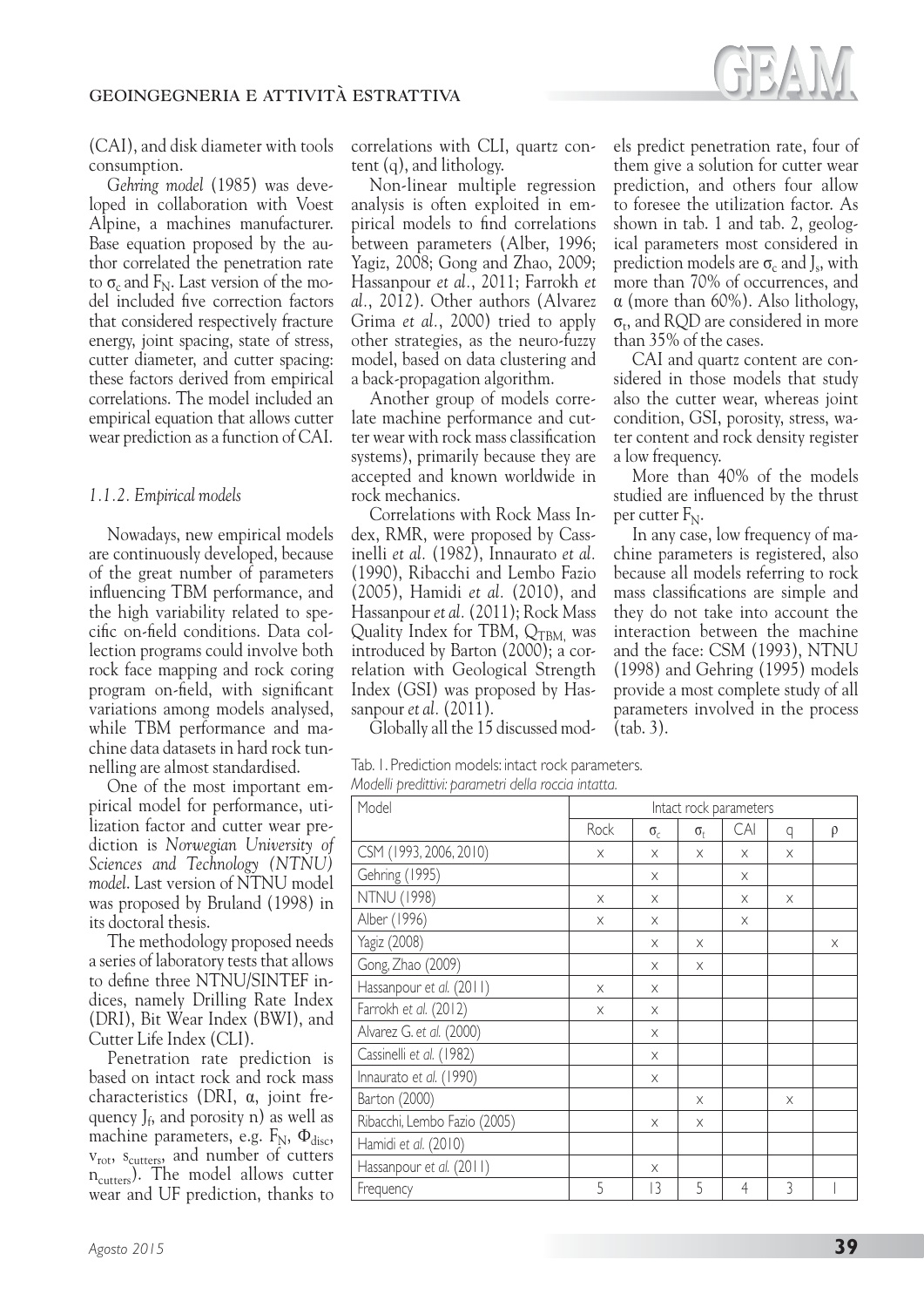

#### Tab. 2. Prediction models: rock mass parameters. *Modelli predittivi: parametri dell'ammasso roccioso.*

| Model                        | Rock mass parameters |            |                |                |          |              |          |            |
|------------------------------|----------------------|------------|----------------|----------------|----------|--------------|----------|------------|
|                              | Js                   | <b>RQD</b> | Jw             | Jc             | $\alpha$ | $\sigma$ , W | n        | <b>GSI</b> |
| CSM (1993, 2006, 2010)       | Χ                    |            |                |                | X        |              |          |            |
| Gehring (1995)               | Χ                    |            |                |                | X        |              |          |            |
| <b>NTNU (1998)</b>           | X                    |            |                |                | X        |              | $\times$ |            |
| Alber (1996)                 |                      |            |                |                |          | X            |          | X          |
| Yagiz (2008)                 | Χ                    |            |                |                | $\times$ |              |          |            |
| Gong, Zhao (2009)            | X                    |            |                |                | X        |              |          |            |
| Hassanpour et al. (2011)     |                      | $\times$   |                |                |          |              |          |            |
| Farrokh et al. (2012)        | X                    |            |                |                |          |              |          |            |
| Alvarez G. et al. (2000)     | X                    |            |                |                |          |              |          |            |
| Cassinelli et al. (1982)     | X                    | X          | X              |                | X        | X            |          |            |
| Innaurato et al. (1990)      | Χ                    | X          | $\times$       |                | X        | X            |          |            |
| Barton (2000)                | X                    | X          | $\times$       | X              | X        | $\times$     |          |            |
| Ribacchi, Lembo Fazio (2005) |                      |            |                |                |          |              |          | X          |
| Hamidi et al. (2010)         |                      | X          |                | X              | X        |              |          |            |
| Hassanpour et al. (2011)     | X                    | X          | X              |                | X        | X            |          | X          |
| Frequency                    | $\mathsf{I}$         | 6          | $\overline{4}$ | $\overline{2}$ | 10       | 5            |          | 3          |

Tab. 3. Prediction models: disc and cutterhead parameters.

*Modelli predittivi: parametri dell'utensile a disco e della testa di scavo.*

| Model                        | Disc     |                      |           | Cutterhead       |                     |                      |                      |                  |
|------------------------------|----------|----------------------|-----------|------------------|---------------------|----------------------|----------------------|------------------|
|                              | $F_{N}$  | $\Phi_{\text{disc}}$ | $W_{tip}$ | $V_{\text{lim}}$ | $\Phi_{\text{TBM}}$ | n <sub>cutters</sub> | S <sub>cutters</sub> | $V_{\text{rot}}$ |
| CSM (1993, 2006, 2010)       | $\times$ | $\times$             | $\times$  | $\times$         | X                   | $\times$             | X                    |                  |
| Gehring (1995)               | $\times$ | X                    |           |                  |                     |                      |                      |                  |
| <b>NTNU (1998)</b>           | X        | X                    |           |                  | X                   | X                    | X                    | X                |
| Alber (1996)                 |          |                      |           |                  |                     |                      |                      |                  |
| Yagiz (2008)                 |          |                      |           |                  |                     |                      |                      |                  |
| Gong, Zhao (2009)            |          |                      |           |                  |                     |                      |                      |                  |
| Hassanpour et al. (2011)     |          |                      |           |                  |                     |                      |                      |                  |
| Farrokh et al. (2012)        | $\times$ |                      |           |                  | $\times$            |                      |                      |                  |
| Alvarez G. et al. (2000)     | $\times$ | X                    |           |                  |                     |                      |                      | X                |
| Cassinelli et al. (1982)     |          |                      |           |                  |                     |                      |                      |                  |
| Innaurato et al. (1990)      |          |                      |           |                  |                     |                      |                      |                  |
| Barton (2000)                | $\times$ |                      |           |                  | $\times$            |                      | X                    |                  |
| Ribacchi, Lembo Fazio (2005) |          |                      |           |                  |                     |                      |                      |                  |
| Hamidi et al. (2010)         |          |                      |           |                  |                     |                      |                      |                  |
| Hassanpour et al. (2011)     |          |                      |           |                  |                     |                      |                      |                  |
| Frequency                    | 6        | 4                    |           |                  | 4                   | $\overline{2}$       | 3                    | 3                |

## *2. Materials and methods*

The prediction models listed in previous chapter were tested through the example of Koralm tunnel project, in particular a 1000-m-long section of the South tube.

## **2.1. Koralm tunnel project**

The Koralm tunnel project is a 32.9-km-long railway double-tube tunnel, part of the Koralm railway connecting the two main cities in the Southern Austria, Graz and Klagenfurt. The high-speed railway is one of the projects involved in the EU program Trans-European Transport Network (TEN-T); in particular, Koralm railway is part of the Baltic-Adriatic Corridor VI Helsinki/Gdànsk – Padova/Bologna.

Koralm tunnel crosses the mountains that divide Styria and Carinthia, from Frauental an der Lassnitz to St. Andrä.

The portion of alignment investigated is part of KAT 2 construction lot, in particular the area of the Middle Austro-Alpine crystalline complex (fig. 2). The crystalline complex, with an overburden up to approximatively 1,200 m, consists of a thick poly-metamorphic sequence. Main deposit is para-gneiss, with inclusions of marbles, amphibolites, eclogites, quartzites, orthogneisses, and pegmatites. Slightly fractured hard rock sections with highly to extremely abrasive rocks dominate. Ground water inflows with occasional high water pressures are usually related to areas with intense fracturing, damage zones or faults (Moritz *et al.*, 2011; Wagner *et al.*, 2009).

Koralm tunnel is excavated by two double shielded TBMs Aker-Wirth TB 993 E/TS, one per tube. The cutter head is driven by electric motors with an overall power rating of 4,800 kW, maximum cutting torque is 30,000 kNm. Two cylinders provide gripping thrust, with a maximum total clumping force of 115,000 kN, corresponding to a maximum contact pressure of 4.7 MPa. The cutterhead has a maximum boring diameter of 9.93 m (being 20 cm the maximum over-profile allowed), and total shield length is 13,860 mm, with a ratio  $\Phi_{\text{cutterhead}}/$  $L_{\text{shield}}$  = 1.396. The cutterhead is composed of 80 17" discs (77 at the face and 3 external gauge cutters), and average spacing between two cutters is 65 mm. Maximum rotational speed is 6 rpm.

All parameters are summarised in tab. 4.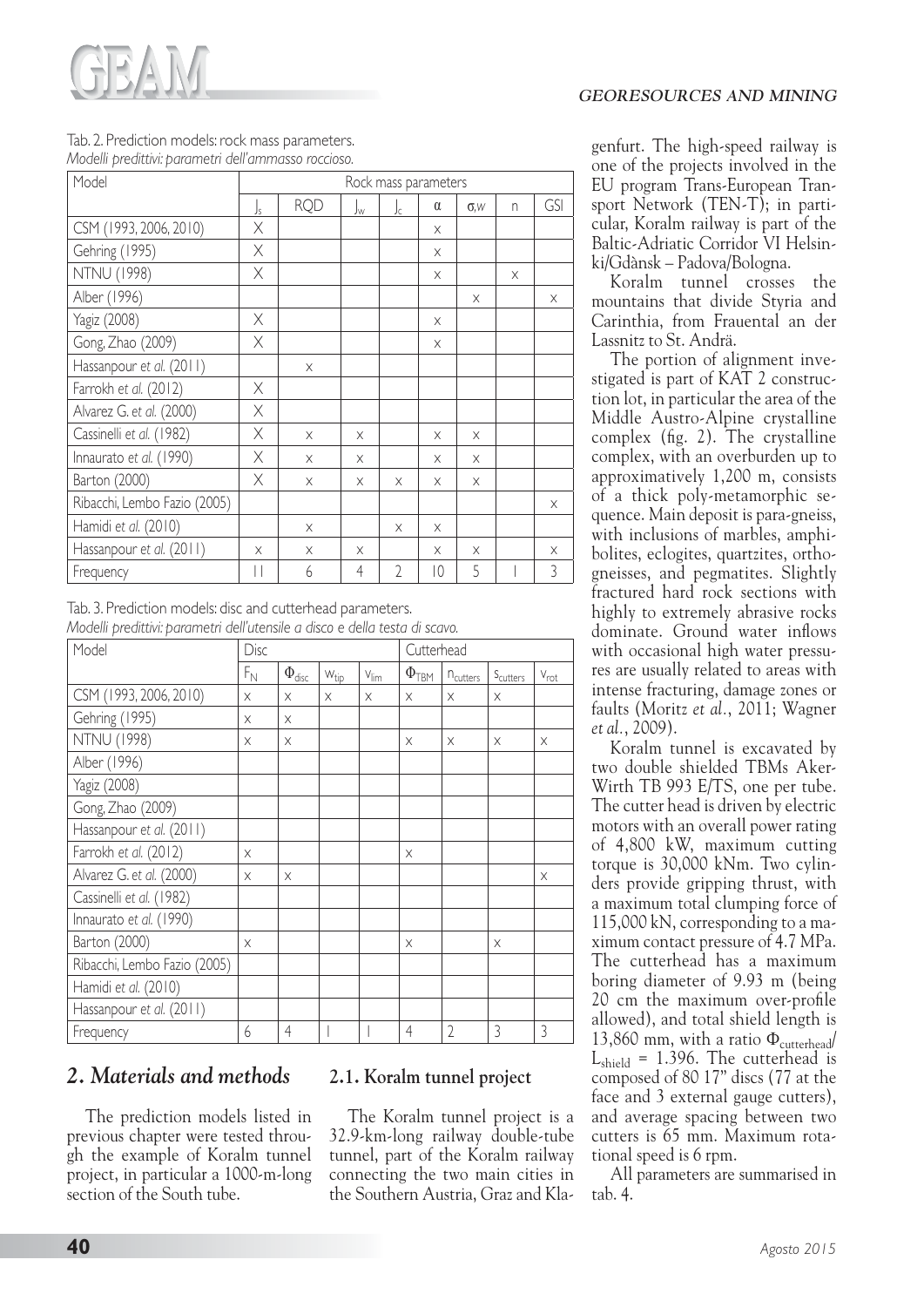

Fig. 2. Geological section and construction lots at Koralm tunnel: gneiss- and mica-schist (Gn-Mi), marble (Ma), fine-grain gneiss (Fi Gn), coarse-grain gneiss (G Gn), siltstone (S), sandstone (SS) and paragneiss (P Gn) (Harer and Koinig, 2010). *Sezioni geologiche e lotti costruttivi nel Koralm tunnel: gneiss- e mica-scisti (Gn-Mi), marmi (Ma), gneiss a grana fine (Fi Gn), gneiss a grana grossa (G Gn), limi (S), arenarie (SS) e paragneiss (P Gn) (Harer e Koinig, 2010).*

Tab. 4. AkerWirth TB 993 E/TS characteristics.

*Riepilogo caratteristiche AkerWirth TB 993 E/TS.*

| Parameter                  | Value             |
|----------------------------|-------------------|
| Cutterhead diameter        | 9.93 m            |
| Shield length              | 13.86 m           |
| Total number of cutters    | 80                |
| Number of active cutters   | 77                |
| Av. cutter spacing         | $65 \text{ mm}$   |
| Discs diameter             | 17" (432 mm)      |
| Max. thrust per cutter     | 250-267 kN        |
| Tip width                  | $25 \, \text{mm}$ |
| Max. rotational speed      | 6 rpm             |
| Max. total thrust          | 115,000 kN        |
| Installed cutterhead power | 4800 kW           |
| Max. cutting torque        | 30000 kNm         |

#### *2.2. Data analysis and methodology*

All computations and plots have been processed with MathWorks MATLAB® release 2008a. A series of scripts have been created ad-hoc to process and filter data; the system of scripts has been designed in order to be easily applied to any other project.

The section of the tunnel inves-

tigated in the study is the area of the south tube in KAT2 lot between chainage 6,900 and 7,900, calculated from Leibenfeld construction site (from chainage 51,153 to 52,153 of the whole line, fig. 2). The portion of alignment was excavated from January to March 2014.

The segment was selected on the base of the variability of rock mass characteristics along the chainage and the high percentage of homogeneous sections. Knowing that prediction models consider the face as homogeneous, only 37 over a total amount of 46 sections were considered, on the 1000-m-long portion of alignment studied.

Input parameters come from geological-geomechanical surveys performed daily at the face, in particular a weighted average of parameters, based on the percentage of the deposit.  $\sigma_r$  and CAI values come from laboratory tests reported in the geological, hydro-geological and geotechnical report (BCG consult *et al.*, 2009), while NTNU drillability indices have been derived from literature studies (Bruland, 1998), in absence of laboratory test data. An additional hypothesis is an isotropic state of stress. Mean values of each class were used as input parameters for prediction models.

Machine producers provide a maximum value of thrust a cutter can sustain during its life.

 $F_{N,\text{max}}$  is often used as input parameter, but not necessarily TBM is driven at its full capacity, for different causes, e.g., geological conditions, operational limits, machine limitations (Rostami, 2008; Barton, 2000).

A different approach is applied in the analysis performed on Koralm tunnel database at construction stage, based on back-analysis of  $F_N$ per cutter  $(F<sub>cutter</sub>)$  distribution as a function of one geological parameter.

Correlations between  $F_N$  and rock mass classifications (GSI, RMR) highlight the variability of the thrust per cutter along the alignment, as well as  $F_N$  distribution as a function of the uniaxial rock mass strength. In fig. 3 a flow chart is proposed in order to obtain a continuously updated TBM performance prediction and analysis:

- definition of a database composed of geological survey parameters and TBM machine data;
- back-analysis regarding variability of  $F_N$  with rock mass classification (e.g. GSI) or rock compressive strength, and exploring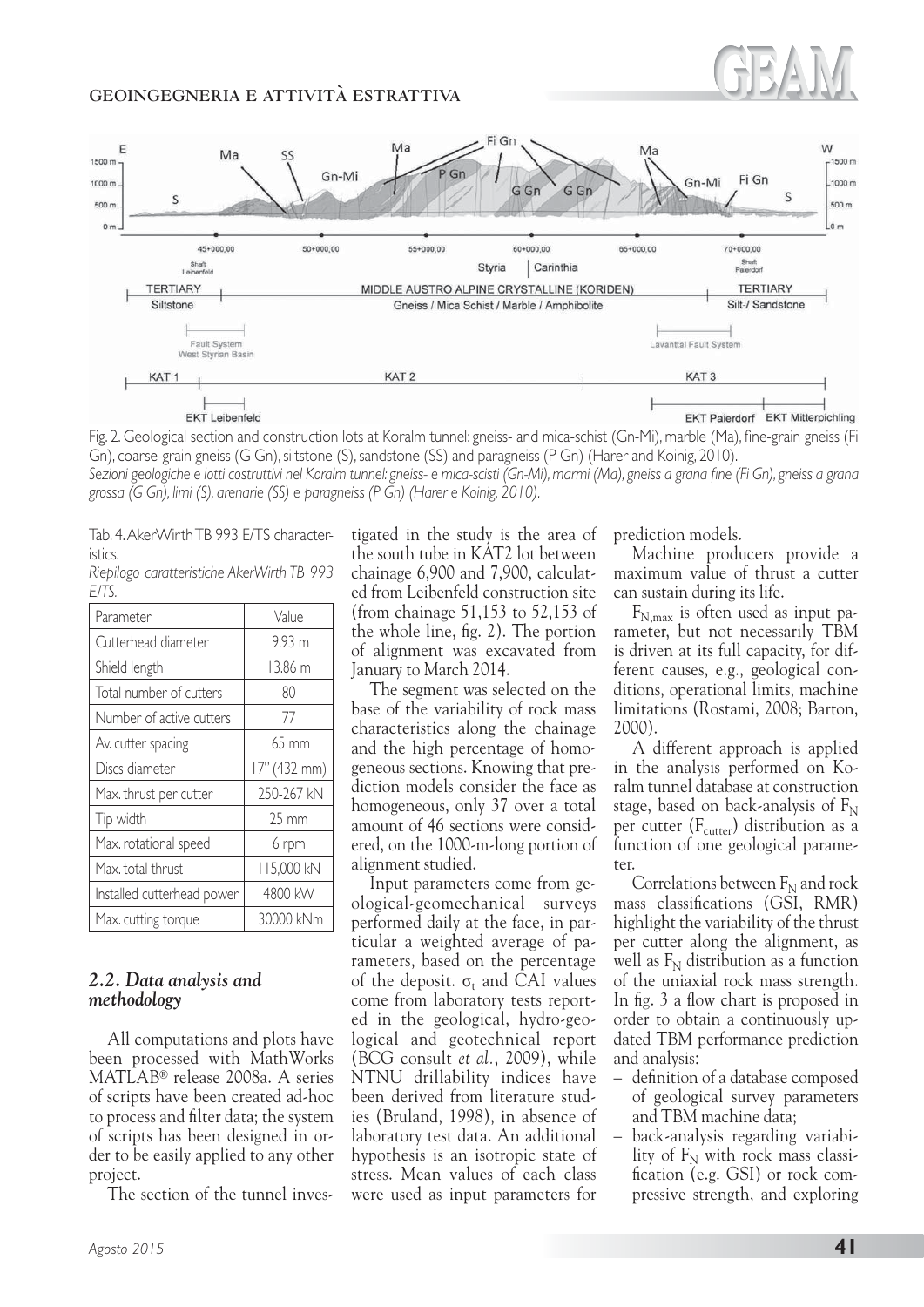



Fig. 3. Current method at design stage, and proposed new methodology for continuously updated TBM performance and cutter wear prediction at construction stage. *Metodo attuale a livello di progetto e nuova metodologia proposta per una previsione continuamente aggiornata delle prestazioni e dell'usura durante la fase di costruzione.*

the influence of lithology on the thrust per cutter;

- using as geological inputs the data collected during a survey in a short-term view, or predicted geological parameters for next portions of chainage;
- obtaining 25-th, 50-th and 75 th percentile of  $F_N$  as a function of rock mass classification in the portion of alignment considered;
- computing all prediction models through a software, or a spreadsheet, designed for the task;
- comparing TBM performance with prediction, and evaluation by experienced engineers and geologists, taking into accounts also outcomes from exploration methods;
- analysing the distribution of the errors, and deciding best models for given geological conditions;
- updated estimation of costs and time.

In Koralm tunnel case, the distribution exploited in the method is  $F_{\text{cutter}}$  as a function of  $\sigma_c$ , reported in fig. 4, because it includes an adequate number of sections in each category (respectively 19 sections in the class 50-100 MPa, 13 in the class 100-150 MPa, and 5 sections in the class >150 MPa, as reported in tab. 5).

On the other hand, GSI classifi-

cation does not provide a heterogeneous distribution in terms of sections per class.

## *3. Results*

#### *3.1. Performance*

PR, ROP and SP prediction was investigated by applying prediction models to geological parameters in homogeneous sections. PR prediction performed on 37 sections are summarized in fig. 5 and tab. 6.

Each line represents the prediction obtened by adopting a specific model, estimated by using  $F_N$  values obtained from  $\sigma_c$  class statistics (see tab. 5).

Several models provide an accurate prediction of PR on the whole database; in particular NTNU model (1998), CSM modified model (1993), Q-TBM model (2000), and the equations proposed by Farrokh (2012), and Hassanpour *et al.* (2011) provide a little underestimation; a little overestimation can be found by adopting Gehring model (1995), and Hamidi's equation (2010). From the chart, one can notice that the



Fig. 4. Boxplot,  $F_{\text{cutter}}$  as a function of  $\sigma_{\text{c}}$ . *Boxplot, F<sub>cutter</sub> in funzione di* σ<sub>c</sub>.

Tab. 5. F<sub>cutter</sub> as a function of  $\sigma_c$ , table of statistics. *F<sub>cutter</sub>* in funzione di **σ**<sub>c</sub>, tabella riassuntiva.

| Par.         | Group           | Nr. Sec. | $F_{\text{cutter}}$ [kN/cutter] |          |        |        |        |
|--------------|-----------------|----------|---------------------------------|----------|--------|--------|--------|
|              |                 |          | u                               | $\sigma$ | 25th   | Med.   | 75th   |
| $\sigma_{c}$ | 50 - 100 MPa    | 19       | 177.52                          | 44.00    | 154.98 | 187.51 | 213.07 |
|              | $100 - 150$ MPa | 15       | 212.93                          | 34.31    | 209.45 | 220.76 | 777.41 |
|              | $>$ 150 MPa     |          | 243.58                          | 6.00     | 228.74 | 249.36 | 256.58 |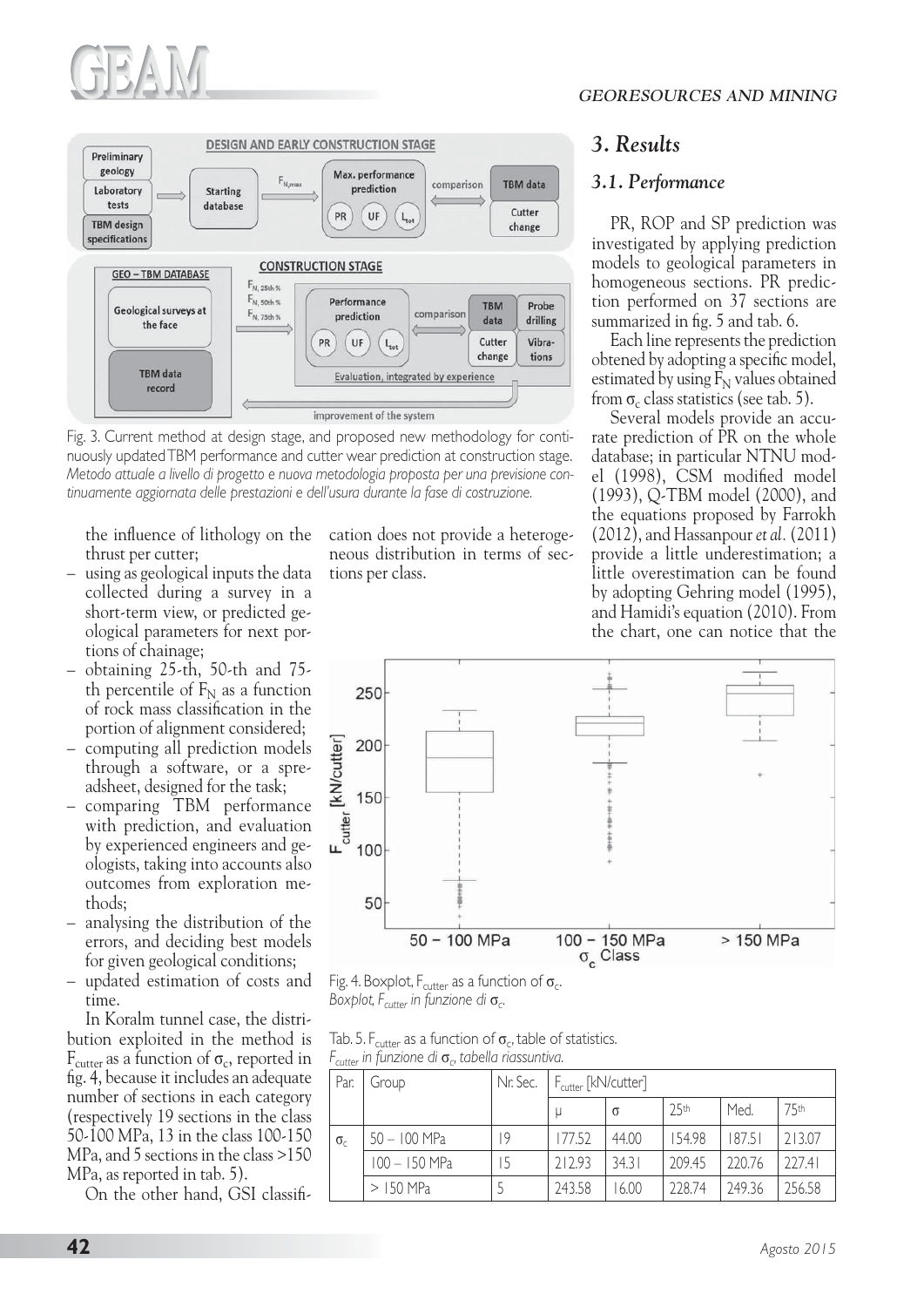

Fig. 5. PR prediction outcomes on the whole dataset (37 sections); diamonds correspond to PR obtained by 25<sup>th</sup>, 50<sup>th</sup> and 75<sup>th</sup> percentile of  $F_N$ , star symbol to mean value. Mean value from TBM data in the section is reported with a solid line, median with a dash-dot line, and 25<sup>th</sup>/75<sup>th</sup> percentile with two dashed lines.

*Risultati della previsione di PR sull'intero campione (37 sezioni); i quadri corrispondono ai*  valori di PR corrispondenti al 25<sup>°</sup> percentile, la mediana e il 75<sup>°</sup> percentile di F<sub>N</sub>, la stella al *valore ottenuto con la media. Il valor medio dei dati TBM nella sezione di studio è riportato con una linea continua, la mediana con una linea tratto punto e i percentili 25° e 75° con due linee tratteggiate.*

| Acc.           | Under          | Over           | <b>TME</b> |
|----------------|----------------|----------------|------------|
| 3              | 23             |                | 0.52       |
| 9              | 7              | П              | 0.29       |
| 6              | 22             | 9              | 0.57       |
| 3              | $\overline{2}$ | 22             | 0.98       |
| $\overline{4}$ | 23             | $ 0\rangle$    | 0.38       |
| 3              | 34             | $\sqrt{a}$     | 1.83       |
| 3              | 18             | 6              | 0.36       |
| 8              | 6              | 13             | 0.32       |
| $ 0\rangle$    | 22             | 5              | >>         |
| $\overline{2}$ | 31             | $\overline{4}$ | 0.45       |
| 6              | 22             | 9              | 0.28       |
| $ 2\rangle$    | 23             | $\overline{2}$ | 0.84       |
| $\overline{2}$ | 7              | 18             | 0.88       |
| 18             |                | 18             | 0.62       |
| 6              | 27             | $\overline{4}$ | 0.85       |
| 9              | 6              | 22             | 0.84       |
| $\overline{4}$ | 27             | 6              | 0.78       |
|                |                |                |            |

Tab. 6. PR prediction, summary table. *Previsione di PR, tabella riassuntiva.*

equations proposed by Innaurato *et al.* (1990), Cassinelli *et al.* (1982), and Yagiz (2008) are independent of thrust per cutter.

However, a deeper analysis of the prediction for each section is needed, in order to understand which sections are critical, and if there are the premises to perform a short-term analysis.

In order to understand the prediction accuracy, three flags variables ("Accepted", "Underestimation", and "Overestimation") define the behaviour of the model referred to a given section. If the range of performance predicted falls within the range of data recorded, model can be considered satisfactory, otherwise it is recognized as an underestimation or an overestimation.

Model error  $ME_{ik}$ , i.e. the error of k-th model at i-th section, is calculated as the normalized difference between mean  $F_N$  predicted and mean  $F_N$  recorded, multiplied for the ratio between 75<sup>th</sup> and 25<sup>th</sup> percentile:

$$
ME_{ik} = \frac{F_{ik, pred}}{F_{ik, pred}} - \frac{F_{ik, pred}}{F_{ik, rec}} - \frac{F_{ik, rec}}{F_{ik, rec}}
$$

where:

- $F_{ik,pred}$ <sup>+</sup> is the 75<sup>th</sup> percentile of the predicted thrust per cutter at section i-th referred to model k-th;
- $F_{ik,pred}$ <sup>-</sup> is the 25<sup>th</sup> percentile of the predicted thrust per cutter at section i-th referred to model k-th;
- $F_{ik,bred}$  is the mean thrust per cutter predicted at section i-th referred to model k-th;
- $F_{ik,rec}$  is the mean thrust per cutter recorded at section i-th.

Tab. 6 shows the outcomes of the computation obtained for the 37 sections analysed.

Mean model error referred to model k-th  $\text{TME}_k$  is the average value of |ME| in the N sections considered (in this case N=37), calculated as follows:

$$
TME_k = \frac{\sum_{i=1}^{N} \left|ME_{ik}\right|}{N}
$$

Most accurate models in terms of accepted cases and TME are CSM modified model, proposed by Rostami and Ozdemir (1993), and corrected by adding the influence of fractures (Ramezanzadeh, 2006), Gehring model (1995), Q-TBM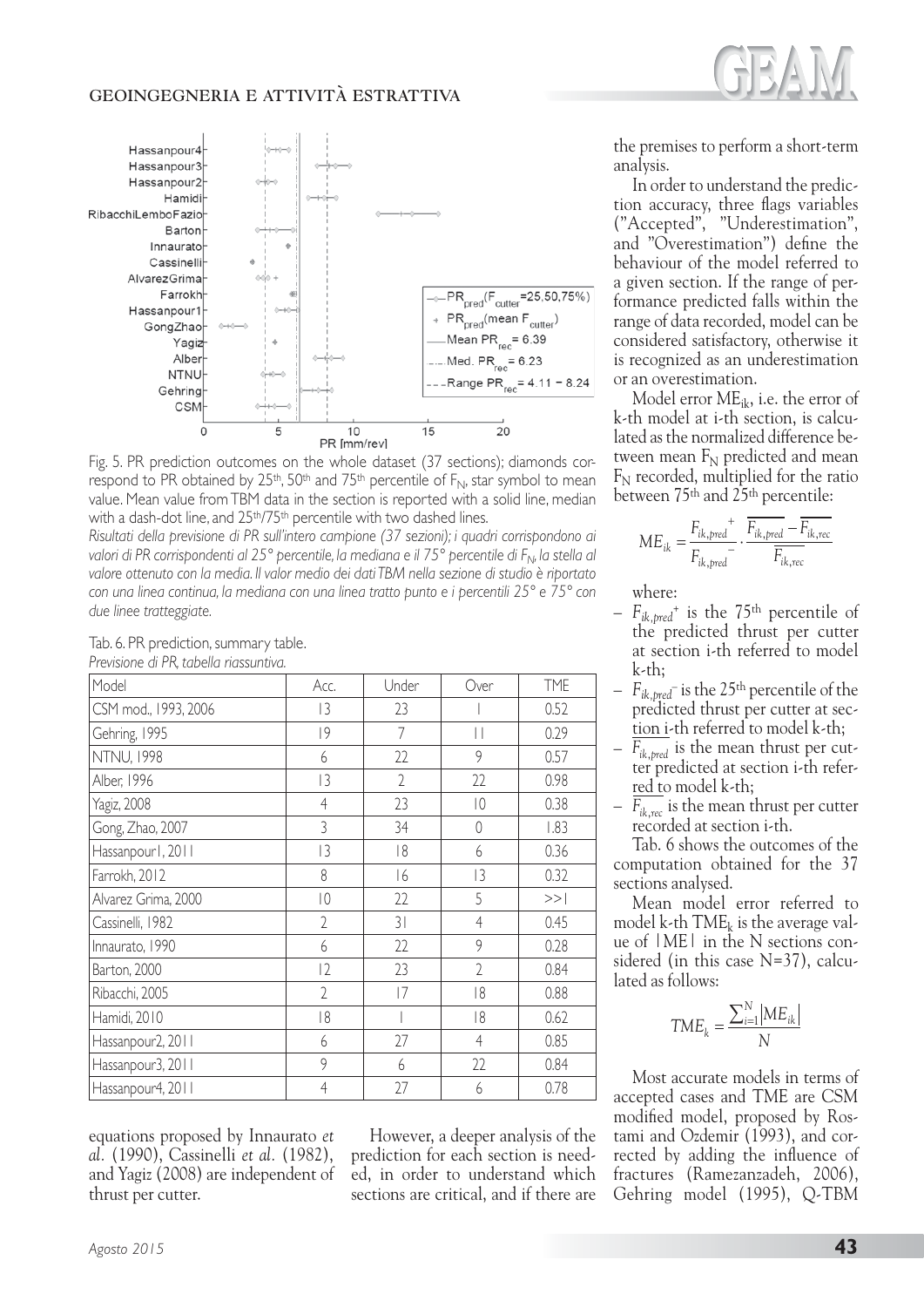

model by Barton (2000), the equation proposed by Farrokh *et al.* (2012), first equation proposed by Hassanpour *et al.* (2011), and the equation proposed by Hamidi *et al.* (2010).

The number of section whose performance is over- and under-estimated is balanced in Gehring model (1995), as in equations proposed by Hassanpour *et al.* (2011) and by Farrokh *et al.* (2012). Models proposed by CSM (1993) and by Barton (2000) are subjected to errors of underestimation in many cases, while equation by Hamidi *et al.* (2010) usually overestimates the performance.

NTNU model, 1998 version, proposed by Bruland, and the equation proposed by Innaurato *et al.* (1990) present low error, but they have a low number of accepted cases, and they usually underestimates Aker-Wirth machine performance.

Other equations have a higher threshold of error and are often unbalanced.

The class-by-class analysis (tab. 7, 8, 9, and 10) reveals that some models are more appropriated to certain geological conditions, and they do not produce good results if extrapolated.

As shown in fig. 6a and in fig. 6b, NTNU (1998) and CSM (1993) models have a low degree of accuracy for low  $\sigma_c$ , while they improve their accuracy for  $\sigma_c$  > 100 MPa with absolute values of TME always sensibly lower than 0.5. This effect is due to datasets prediction models computation is based on. NTNU model (1998) comes from the analysis of tunnels excavated in Scandinavian igneous rocks, with high uniaxial compressive strength, and this effect can be seen in the categories "100- 150 MPa" and "> 150 MPa", where TME goes closer to zero. CSM model (1993) prediction is less influenced by  $\sigma_c$ , if compared to NTNU (1998).

The model proposed by Gehring (1995, fig. 6c) is the one that provide predictions closer to data recorded.

Its dataset consists on rock samples with high  $\sigma_c$  (100-300 MPa) from South-African and South-Korean projects in different rocks (granite, sandstone, gneiss, amphibolite), so the variety of lithology considered in the database allows better results. Error plot shows good results at low compressive strength, while at high  $\sigma_c$  there is an underestimation, probably because the improvement of discs performance at high compressive strength.

The importance of lithology crossed in comparison with model database is clear in case of the equation proposed by Hamidi *et al.* (2010, fig. 6d): the dataset is composed of records from a tunnel excavated by a double shielded TBM in metamorphic rocks, exactly as in Koralm tunnel KAT 2. The same observations can be done for the equations proposed by Alber (1996), and by Hassanpour *et al.* (2011) in their studies, in great part performed in metamorphic and sedimentary rocks.

The first equation by Hassanpour *et al.* (2011, fig. 6e) and the equation proposed by Farrokh *et al.* (2012, fig. 6f) have good results in all compressive strength classes. Many empirical models based on rock mass classification show a better response at high values of  $\sigma_c$ , as Q-TBM model (2000), and the equations by Innaurato *et al.* (1990), Cassinelli *et al.* (1982), and Ribacchi and Lembo Fazio (2005).

Best models in terms of error and accepted cases were chosen for each range of compressive strength and reported in tabs. 7, 8, and 9:

- Gehring model (1995), Alber equation, Hassanpour *et al.* (2011) equation, and Hamidi *et al.* (2010) equation, if  $50 < \sigma_c$ 100 MPa;
- CSM model modified (1993), Gehring model (1995), and equations proposed by Hassanpour *et al.* (2011) and Innaurato *et al.* (1990) if  $100 < \sigma_c < 150$  MPa;
- NTNU model (1998), and equa-

Tab. 7. PR prediction by the filter " $\sigma_c$ -based", 50-100 MPa group. Previsione di PR con il filtro " $\sigma$ -based", gruppo 50-100 MPa.

| Model                | $\cdots$<br>Acc. | Under                                 | Over           | <b>TME</b> |
|----------------------|------------------|---------------------------------------|----------------|------------|
| CSM mod., 1993, 2006 | 8                | $\vert \, \vert$                      | $\mathbf 0$    | 0.63       |
| Gehring, 1995        | 4                | $\overline{0}$                        | 5              | 0.22       |
| <b>NTNU, 1998</b>    | 3                | 16                                    | $\mathbf 0$    | 0.66       |
| Alber, 1996          | 3                | $\overline{2}$                        | $\overline{4}$ | 0.31       |
| <b>Yagiz</b> , 2008  | $\theta$         | 9                                     | 0              | 0.38       |
| Gong, Zhao, 2007     | $\sqrt{ }$       | 9                                     | $\sqrt{a}$     | 2.96       |
| Hassanpourl, 2011    | 8                | $\begin{array}{c} \hline \end{array}$ | $\mathbf 0$    | 0.34       |
| Farrokh, 2012        | 3                | 3                                     | 3              | 0.23       |
| Alvarez Grima, 2000  | 6                | 3                                     | $\overline{0}$ | 0.37       |
| Cassinelli, 1982     | $\overline{0}$   | 9                                     | 0              | 0.57       |
| Innaurato, 1990      | $\overline{2}$   | 4                                     | 3              | 0.21       |
| Barton, 2000         | 9                | $ 0\rangle$                           | $\Omega$       | 0.85       |
| Ribacchi, 2005       | 0                | 6                                     | 13             | 1.33       |
| Hamidi, 2010         | 6                | 0                                     | 3              | 0.20       |
| Hassanpour2, 2011    | 6                | $\vert \, \vert$                      | $\overline{2}$ | 0.68       |
| Hassanpour3, 2011    | 7                | 5                                     | 7              | 0.54       |
| Hassanpour4, 2011    | $\overline{4}$   | $\begin{array}{c} \hline \end{array}$ | $\overline{4}$ | 0.64       |
| Av. 50 - 100 MPa     | 5                | 0                                     | $\overline{4}$ | 0.22       |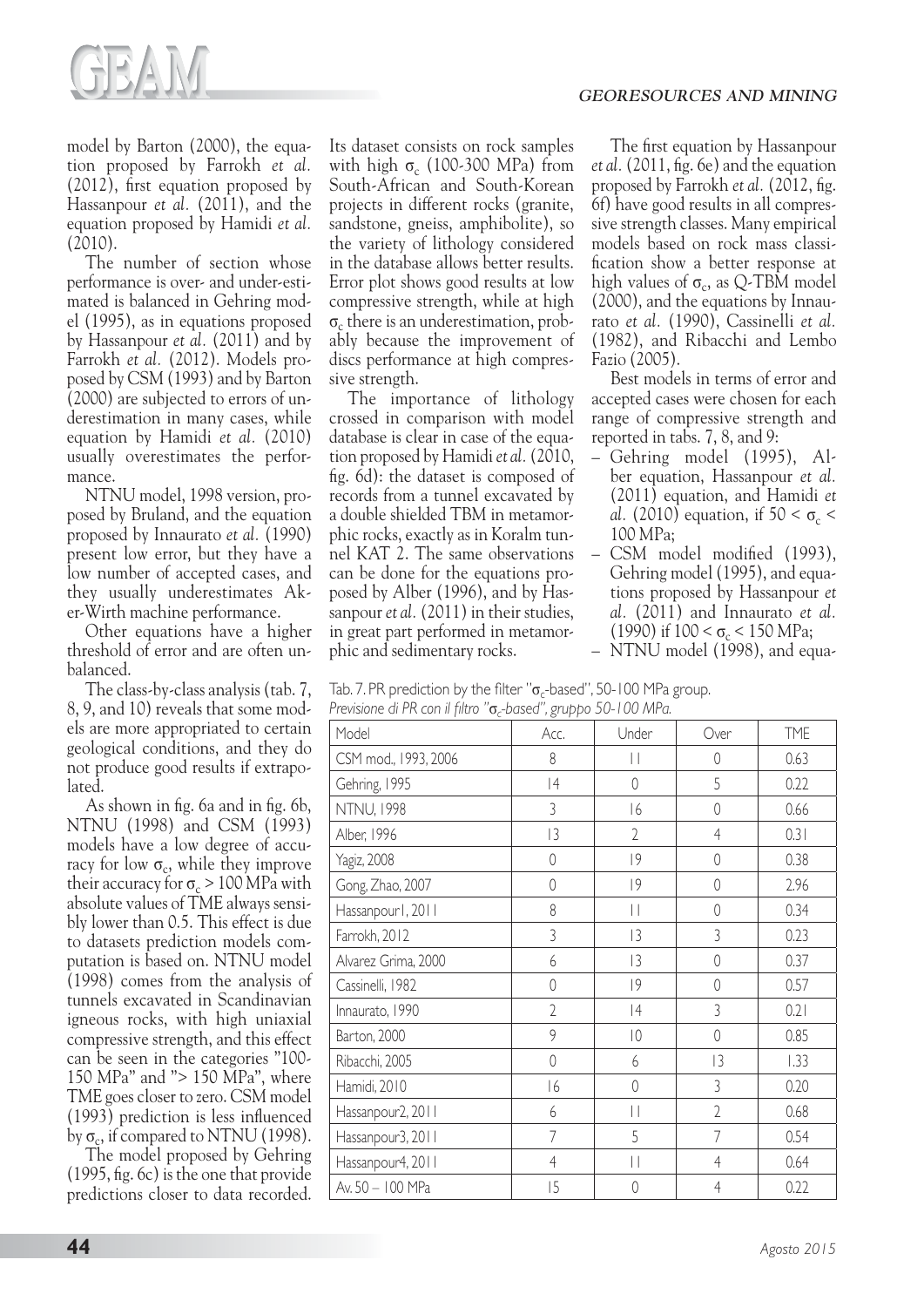



Fig. 6. Error boxplots for PR prediction on the whole dataset (37 sections). *Boxplots riguardo gli errori nella previsione di PR sull'intero campione (37 sezioni).*

| Model                | Acc.           | Under       | Over | <b>TME</b> |
|----------------------|----------------|-------------|------|------------|
| CSM mod., 1993, 2006 | 4              | 8           |      | 0.41       |
| Gehring, 1995        | 4              | 4           | 5    | 0.42       |
| <b>NTNU, 1998</b>    |                | 5           |      | 0.45       |
| Alber, 1996          |                | 0           | 3    | 1.63       |
| <b>Yagiz</b> , 2008  | $\mathfrak{D}$ | 4           | 7    | 0.42       |
| Gong, Zhao, 2007     |                | $ 2\rangle$ | ∩    | 0.73       |
| Hassanpourl, 2011    | 4              | 4           | 5    | 0.43       |
| Farrokh, 2012        | $\gamma$       | 3           | 8    | 0.51       |
| Alvarez Grima, 2000  |                | 4           | 5    | >>         |

| Tab. 8. PR prediction by the filter " $\sigma_c$ -based", 100-150 MPa group. |  |  |
|------------------------------------------------------------------------------|--|--|
| Previsione di PR con il filtro "oc-based", gruppo 100-150 MPa.               |  |  |

| Model             | Acc.           | Under | Over           | <b>TME</b>                |
|-------------------|----------------|-------|----------------|---------------------------|
| Cassinelli, 1982  |                | 9     | 3              | 0.38                      |
| Innaurato, 1990   | 3              | 5     | 5              | 0.43                      |
| Barton, 2000      |                | 10    | $\mathfrak{I}$ | 1.03                      |
| Ribacchi, 2005    |                |       | 5              | 0.45                      |
| Hamidi, 2010      | 2              |       | 10             | . 4                       |
| Hassanpour2, 2011 | Λ              | Н     | $\mathfrak{I}$ | 1.17                      |
| Hassanpour3, 2011 | $\mathfrak{D}$ |       | 10             | 1.79                      |
| Hassanpour4, 2011 | O              | Н     | $\mathfrak{I}$ | $\vert \, \vert \, \vert$ |
| Av. 100 - 150 MPa | 4              | 5     |                | 0 39                      |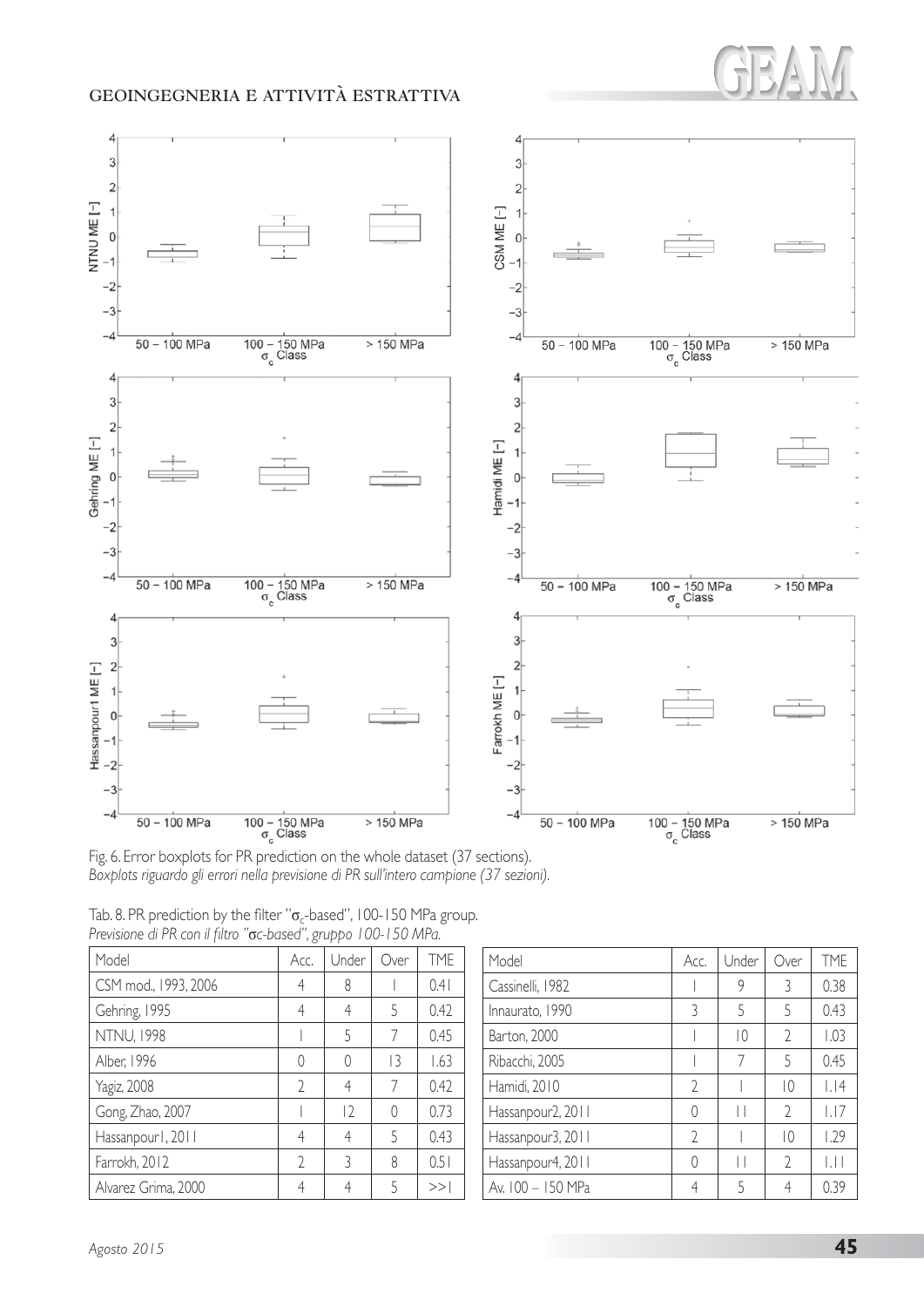

| Tab. 9. PR prediction by the filter " $\sigma_c$ -based", $>150$ MPa group. |  |
|-----------------------------------------------------------------------------|--|
| Previsione di PR con il filtro " $\sigma_c$ -based", gruppo > 150 MPa.      |  |

| Model                | Acc.           | Under          | Over           | <b>TME</b> |
|----------------------|----------------|----------------|----------------|------------|
| CSM mod., 1993, 2006 |                | 4              | 0              | 0.40       |
| Gehring, 1995        |                | 3              |                | 0.24       |
| <b>NTNU, 1998</b>    | $\overline{2}$ |                | $\overline{2}$ | 0.57       |
| Alber, 1996          | $\overline{0}$ | $\overline{0}$ | 5              | 1.78       |
| Yagiz, 2008          | $\overline{2}$ | 0              | 3              | 0.28       |
| Gong, Zhao, 2007     | $\overline{2}$ | 3              | $\overline{0}$ | 0.43       |
| Hassanpourl, 2011    |                | 3              |                | 0.22       |
| Farrokh, 2012        | 3              | $\mathbf 0$    | $\overline{2}$ | 0.20       |
| Alvarez Grima, 2000  | $\overline{0}$ | 5              | 0              | >>         |
| Cassinelli, 1982     |                | 3              |                | 0.22       |
| Innaurato, 1990      |                | 3              |                | 0.18       |
| Barton, 2000         | $\overline{2}$ | 3              | $\mathbf{0}$   | 0.31       |
| Ribacchi, 2005       |                | $\overline{4}$ | $\overline{0}$ | 0.28       |
| Hamidi, 2010         | $\overline{0}$ | $\overline{0}$ | 5              | 0.88       |
| Hassanpour2, 2011    | 0              | 5              | $\overline{0}$ | 0.65       |
| Hassanpour3, 2011    | $\mathbf 0$    | 0              | 5              | 0.83       |
| Hassanpour4, 2011    | 0              | 5              | $\Omega$       | 0.46       |
| Av. > 150 MPa        | $\overline{2}$ |                | $\overline{2}$ | 0.21       |

tions proposed by Gong and Zhao (2007), Farrokh *et al.* (2012) and Q-TBM model (2000), if  $\sigma_c > 150$ MPa.

Looking at the whole database, the prediction is acceptable in 21/37 sections, corresponding to 56.8% of the sections analysed (tab. 10).

Results for low level of compressive strength are satisfactory (15/19 sections correctly predicted), thanks to good outcomes coming from the best models in terms of accepted values and TME, as Gehring model (1995) and the equation proposed by Hamidi *et al.* (2010). The analysis for high  $\sigma_c$  level presents lower

reliability, 2/5 sections correctly predicted, but they still have a low error. Worst results derive from sections with  $\sigma_c$  ranging from 100 to 150 MPa, just 4/13 sections correctly assessed and a higher error.

Marble is the main deposit in two sections (309 and 310), and in this case the underestimation can be due to the fact the great majority of this models does not take into account rock drillability, very high in marble (Bruland, 1998). A better assessment is provided by models that take into account DRI, i.e. NTNU (1998) and Barton (2000) models, as well as using Hamidi *et al.*'s equa-

Tab. 10. Summary, PR prediction by the filter " $\sigma_c$ -based. *Riassunto, previsione di PR con il filtro "o<sub>c-</sub>based".* 

| Model                             | Acc. | Under | Over | TMF  |
|-----------------------------------|------|-------|------|------|
| Av 50 - 100 MPa                   |      |       |      | 0.22 |
| Av. 100 - 150 MPa                 |      |       |      | 039  |
| Av > 150 MPa                      |      |       |      | 0.21 |
| Filter " $\sigma_{\rm c}$ -based" |      |       |      | 0.28 |

tion (2010). In fact, these models take into account excavation in sedimentary rocks with high drillability, as shale and limestone.

#### *3.2. Utilization factor*

Utilization factor (UF) can be predicted by using four different approaches: NTNU model by Bruland (1998), the correlation proposed by Alber (1996), the equation proposed by Innaurato *et al.* (1990), and Q-TBM model by Barton (2000), reported in tabs. 11, 12, 13, and 14.

The analysis is similar to the one performed for PR, even if, in this case, UF can be calculated just on a portion of alignment and not continuously. In this case, the test is considered passed if data stay in a range of 25% from the mean value.

What emerges from the analysis on the whole database is that NTNU (1998) and Q-TBM (2000) models allow a successful prediction of the utilization factor of the machine in a long-term perspective. The equation found by Innaurato *et al.* (1990) overestimates the utilization factor, but it must be said it is a simple model, based on a polynomial correlation with RMR classification.

Relationship proposed by Alber (1996) induces an underestimation in UF prediction, even if deeper analysis should be performed; in fact, it is based on the in-situ state of stress, here assumed isotropic.

Following the same methodology proposed for machine performance analysis, NTNU model (1998) lead to an absolute value of TME lower than 0.5 in all  $\sigma_c$  ranges.

A constant overestimation can be seen in UF values calculated with the equation proposed by Innaurato *et al.* (1990), especially when considering high values of  $\sigma_c$  (tab. 13).

This trend is justified from the characteristics of the dataset, i.e. tunnels excavated by open shield TBMs. The choice of an open shield TBM is linked to a high rock sta-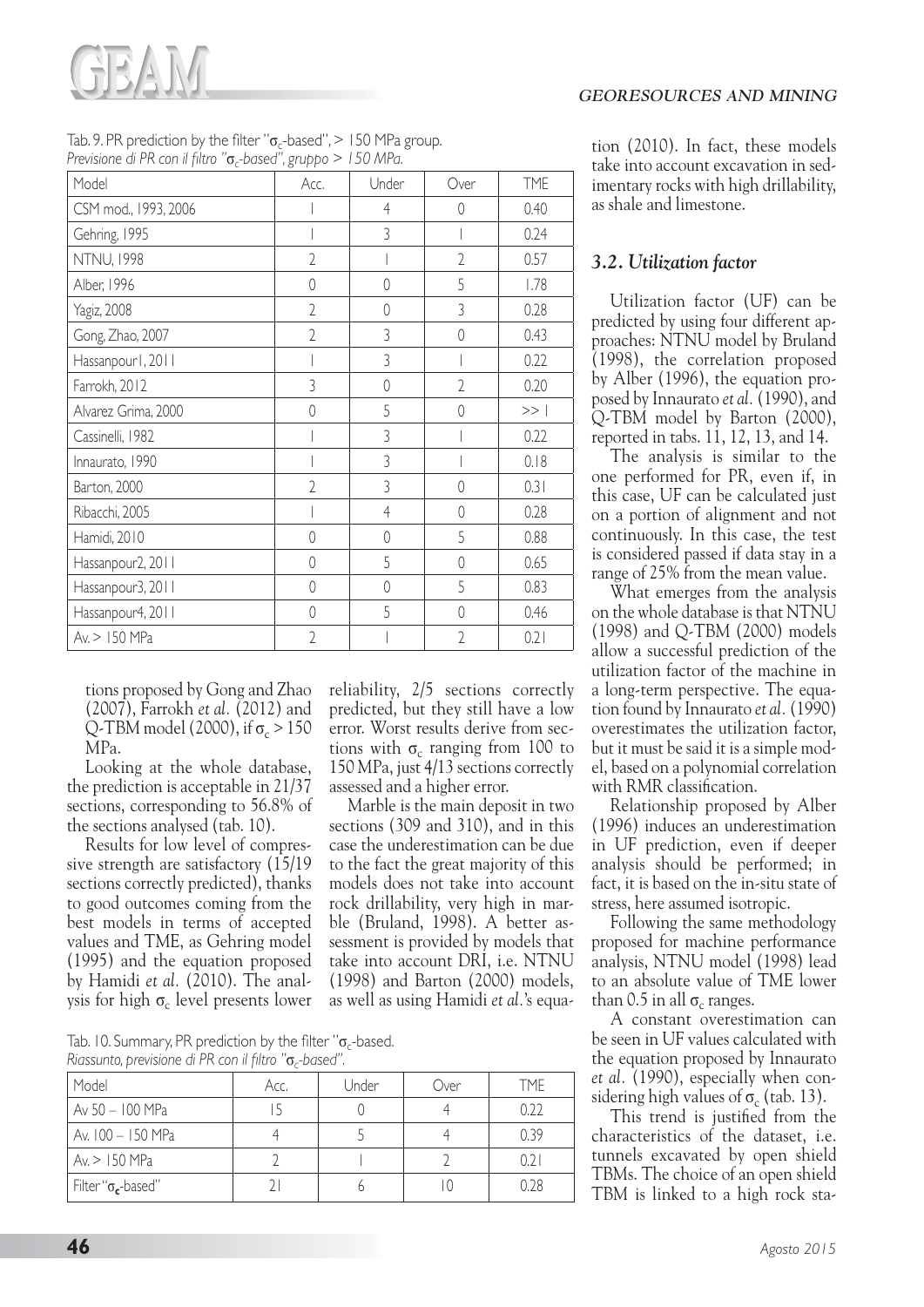

Tab. 11. UF prediction by the filter " $\sigma_c$ -based", 50-100 MPa group. *Previsione di UF con il filtro "*ı*c-based", gruppo 50-100 MPa.*

| Model             | Acc.           | Under | Over | TME  |
|-------------------|----------------|-------|------|------|
| <b>NTNU, 1998</b> | 13             |       |      | 0.71 |
| Alber, 1996       |                |       |      | 0.75 |
| Innaurato, 1990   |                |       |      | 0.84 |
| Barton, 2000      |                |       |      | 0.94 |
| Av. 50 - 100 MPa  | $\overline{4}$ |       |      | 0.76 |

Tab. 12. UF prediction by the filter " $\sigma_c$ -based", 100-150 MPa group. Previsione di UF con il filtro "o<sub>c-</sub>based", gruppo 100-150 MPa.

| Model             | Acc. | Under | Over | TME  |
|-------------------|------|-------|------|------|
| <b>NTNU, 1998</b> |      |       |      | 0.25 |
| Alber, 1996       |      |       |      | 0.16 |
| Innaurato, 1990   |      |       |      | 0.34 |
| Barton, 2000      |      |       |      | 0.20 |
| Av. 100 - 150 MPa |      |       |      |      |

Tab. 13. UF prediction by the filter " $\sigma_c$ -based", > 150 MPa group. *Previsione di UF con il filtro "*ı*c-based", gruppo > 150 MPa.*

| Model             | Acc. | Under | Over | TME  |
|-------------------|------|-------|------|------|
| <b>NTNU, 1998</b> |      |       |      | 0.33 |
| Alber, 1996       |      |       |      | 0.22 |
| Innaurato, 1990   |      |       |      | 0.53 |
| Barton, 2000      |      |       |      | 0.29 |
| Av. > 150 MPa     |      |       |      | 0.28 |

Tab. 14. Summary, UF prediction by the filter " $\sigma_c$ -based. *Riassunto, previsione di UF con il filtro "*ı*c-based".*

| Model                               | Acc. | Under | Over | TMF  |
|-------------------------------------|------|-------|------|------|
| CSM mod.(Frenzel), 1993, 2006, 2010 |      | 14    |      | 0.69 |
| Gehring, 1995                       |      | 19    |      | 0.79 |
| <b>NTNU, 1998</b>                   |      |       |      | 0.60 |
| Alber, 1996                         |      | ١q    |      | 0.96 |
| Av. 50 $-100$ MPa                   |      |       |      | 0.65 |

bility, so a higher UF is a natural consequence in case of a portion of alignment excavated in double shield mode. Equation proposed by Innaurato *et al.* (1990) and Q-TBM (2000) model present a higher variability, if compared with all other models.

Best models in terms of error and adequate predictions, grouped by their range of compressive strength, are:

– NTNU (1998) and Q-TBM

(2000) models, and Innaurato *et al.* (1990) equation, if  $50 < \sigma_c$ 100 MPa;

- Alber (1996) equation and Q-TBM (2000) model, if  $100 < \sigma_c$ 150 MPa;
- NTNU (1998) and Q-TBM (2000) models, and equation proposed by Alber, if  $\sigma_c > 150$  MPa.

Prediction is within the range of UF in 29 cases, over a total number of 37 sections, corresponding to the 78.4 % of sections analysed. Results are balanced for each class of  $\sigma_c$ , even if prediction for low level of compressive strength present a quite high value of TME, if compared with other groups. It has to be noticed UF is often overestimated in the portion of alignment under analysis.

#### *3.3. Cutter wear*

The average tunnel length covered by the TBM till the consumption of a cutter occurs  $(L_{\text{tot}})$  is the parameter predicted by 4 different models: CSM model (1993), in particular the work proposed by Frenzel (2010, 2011, *et al.*, 2008); Gehring model (1995); NTNU model by Bruland (1998), the correlation proposed by Alber (1996).

As said before, lithology abrasiveness and  $\sigma_c$  are the parameters that have a higher influence on cutter consumption, as well as CAI.

The results of laboratory tests on rock samples (tab. 15) highlight how marble has a low abrasiveness in comparison with schist and gneiss,

Wear analysis is highly focused on mica-schist and gneiss-schist lithology, representing the most common geology formation in Koralm Tunnel.

As discussed in Section 4.2,  $L_{\text{tot}}$ 

Tab. 15. CAI and quartz content from laboratory tests on Koralm Tunnel rock samples. *CAI e contenuto in quarzo nei test di laboratorio sui campioni di roccia del Koralm tunnel.*

| Rock                    | $\cap$ Al |      |     |     |
|-------------------------|-----------|------|-----|-----|
|                         |           |      | min | max |
| Mica- and gneiss-schist | 3.51      | 0.83 |     |     |
| Fine grain gneiss       | 4.03      |      |     |     |
| Marble                  | 719       | 797  |     |     |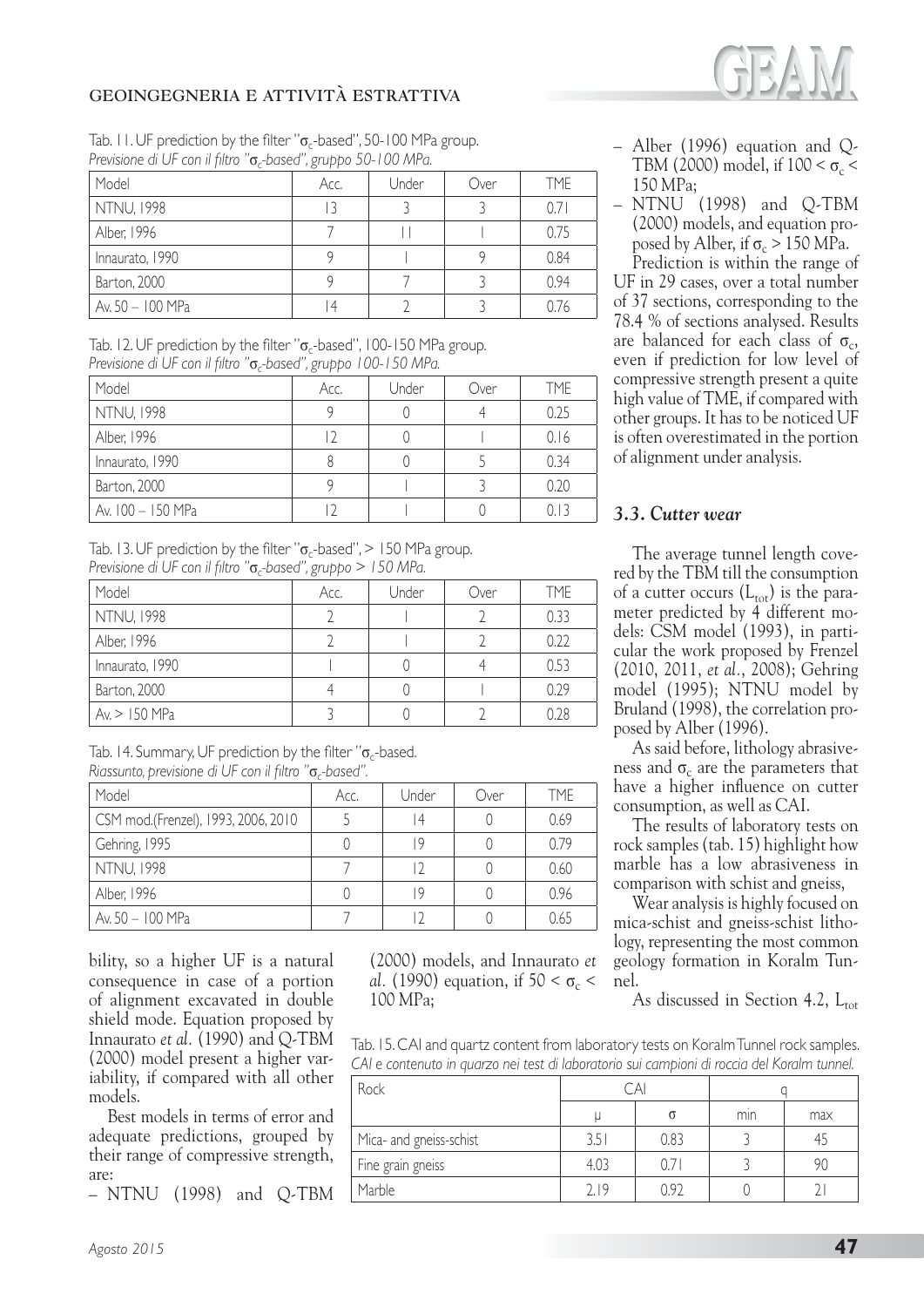

variability is taken into account by assuming a range of acceptability equal to ± 25% of the mean value.

What emerges from the analysis on the whole database (tab. 14, 17, and 18) is that CSM (1993) and NTNU (1998) models allow a better prediction of disc wear in a longterm perspective, while the approaches proposed by Gehring (1995) and by Alber (1996) are not able to give a reliable answer to cutter consumption prediction; these models underestimate  $L_{\text{tot}}$  recorded along the alignment.

Detailed prediction is capital in cutter wear analysis: the number of accepted cases is remarkable just in CSM (1993) and NTNU (1998) models.

Prediction from all models, except from NTNU model (1998), produce an underestimation of disc

wear. NTNU prediction entails an underestimation at lower  $\sigma_c$  and an overestimation at medium-high  $\sigma_c$ . Furthermore, the wear prediction distribution as a function of uniaxial compressive strength for this model shows a higher variability than other models.

Best models in terms of error and correct evaluation, grouped by their range of compressive strength, are:

- CSM (1993) and NTNU (1998) models, if  $50 < \sigma_c < 100$  MPa;
- NTNU model (1998), if  $100 < \sigma_c$ < 150 MPa;
- CSM (1993) and NTNU (1998) models, if  $\sigma_c > 150$  MPa.

Prediction is acceptable in 18 cases, over a total number of 37 sections, corresponding to 48.7 % of the sections analysed, a result not completely satisfactory if compared with PR and UF estimation. Prediction

Tab. 16. L<sub>tot</sub> prediction by the filter " $\sigma_c$ -based", 100-150 MPa group. Previsione di L<sub>tot</sub> con il filtro "o<sub>c-</sub>based", gruppo 100-150 MPa.

| Model                               | Acc. | Under | Over | TME  |
|-------------------------------------|------|-------|------|------|
| CSM mod.(Frenzel), 1993, 2006, 2010 |      |       |      | 0.52 |
| Gehring, 1995                       |      |       |      | 0.76 |
| NTNU, 1998                          |      |       |      | 0.39 |
| Alber, 1996                         |      |       |      | 0.79 |
| Av. 100 – 150 MPa                   |      |       |      | 0.39 |

Tab. 17. L<sub>tot</sub> prediction by the filter " $\sigma_c$ -based", > 150 MPa group. *Previsione di L<sub>tot</sub> con il filtro "* $\sigma_c$ -based", gruppo > 150 MPa.

| Model                               | Acc. | Under | Over | TMF  |
|-------------------------------------|------|-------|------|------|
| CSM mod.(Frenzel), 1993, 2006, 2010 |      |       |      | 0.52 |
| Gehring, 1995                       |      |       |      | 0.79 |
| <b>NTNU, 1998</b>                   |      |       |      | 0.34 |
| Alber, 1996                         |      |       |      | 0.74 |
| Av > 150 MPa                        |      |       |      | በ 24 |

Tab. 18. Summary,  $L_{tot}$  prediction by the filter " $\sigma_c$ -based. *Riassunto, previsione di L<sub>tot</sub> con il filtro "* $\sigma_c$ -based".

| Model                       | Acc. | Under | Over | <b>TME</b> |
|-----------------------------|------|-------|------|------------|
| Av 50 - 100 MPa             |      |       |      | 0.65       |
| Av. 100 - 150 MPa           |      |       |      | 0.39       |
| Av > 150 MPa                |      |       |      | 0.24       |
| Filter " $\sigma_c$ -based" | 8    | 16    |      | 0.50       |

for low level of compressive strength present frequently underestimation, and a quite high value of TME, if compared with other groups; better results can be seen in rock with medium-high/very high values of  $\sigma_c$ (100-150 MPa).

Sections that present marble lithology are characterized by predicted values constantly minor in consumption. As widely explained in Section 2.2.2, NTNU (1998) prediction of cutter wear is the most complete, because it is sensible to rock abrasiveness, drillability, quartz content, in addition to machine and performance parameter (Bruland, 1998). In these cases, best assessment is provided by NTNU model (1998), while in other cases, where abrasiveness is higher, also other models provide good outcomes.

Total mean error of " $\sigma_c$ -based" filter is 0.50, and error threshold can be even reduced by applying NTNU model (1998) to rock sections composed of lithology that presents high CLI value (corresponding to low abrasiveness), as marble or limestone.

## *4. Conclusions*

The analysis about application of prediction models in the 1000-mlong portion of alignment of the Koralm tunnel project provides satisfactory results, 21/37 sections (56.8 %) were correctly predicted with the methodology proposed, i.e. by grouping sections starting from a geological parameter. Results can be summarized as follows:

- at medium-low compressive strength  $(50 < \sigma_c < 100 \text{ MPa})$ , best models are the ones where the database includes similar rocks, with outstanding results in terms of accepted values (79 % of sections correctly predicted);
- medium-high compressive strength (100 <  $\sigma_c$  < 150 MPa) is the range with worst outcomes,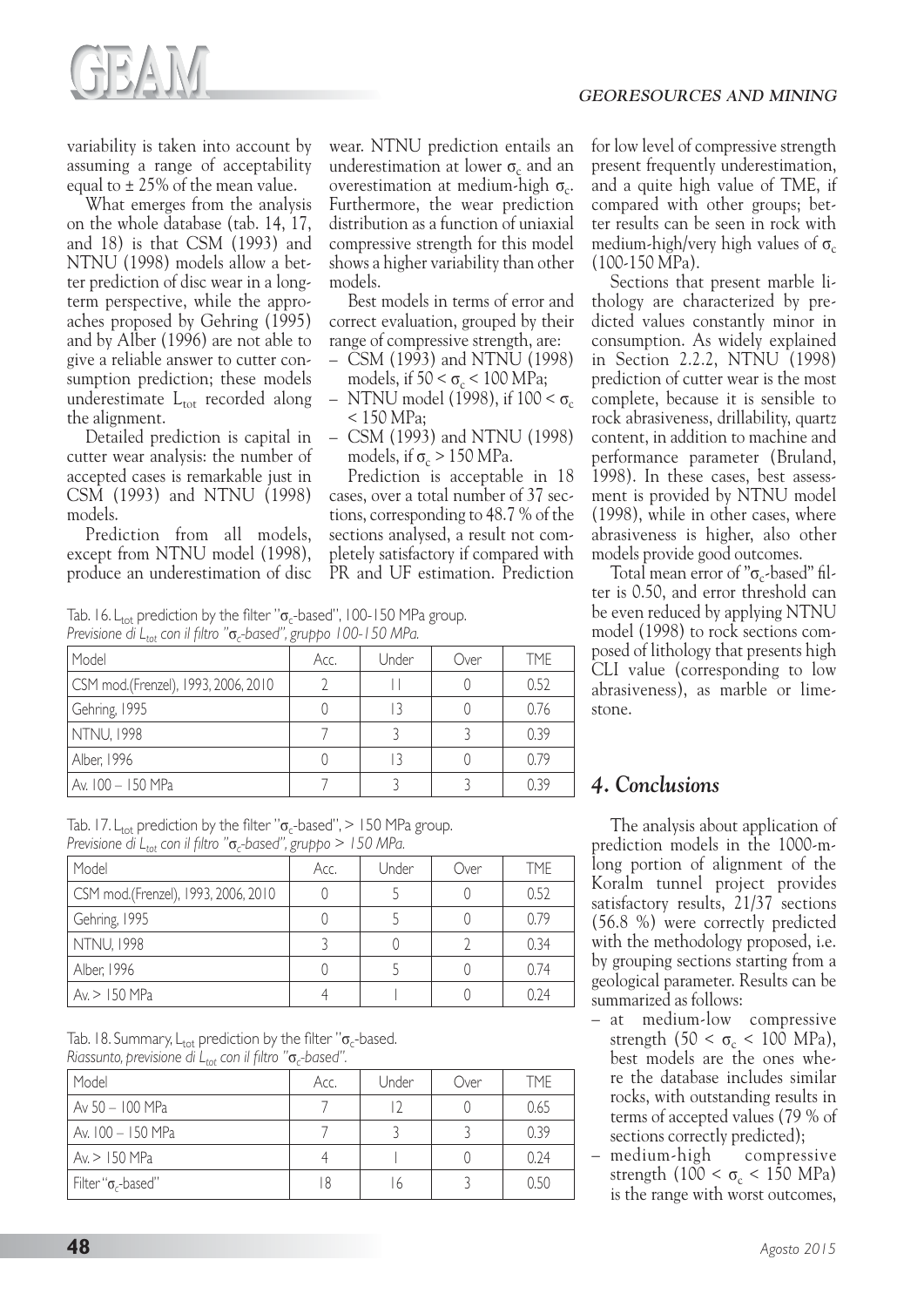

just 31 % of accepted results, and best models are a mix of empirical and analytical models;

- at high compressive strength  $(\sigma_c)$ > 150 MPa), empirical models are the ones that provide best results, but just 40 % of performance are correctly predicted;
- if DRI is high (marble sections), predictions can be performed by averaging models that take into account drillability, as NTNU (Bruland, 1998) and Q-TBM (Barton, 2000) models, and eventually models whose dataset is while composed of these rocks (Hamidi *et al.*'s equation, 2010).

Same philosophy was applied in order to predict the utilization factor. UF predicted is within the range of values recorded in 29 cases, over a total number of 37 sections, corresponding to 78.4 % of sections analysed. NTNU model by Bruland (1998), the correlation proposed by Alber (1996), and Q-TBM model by Barton (2000) have good results in UF estimation.

Cutter wear prediction was investigated too, even if results are less satisfactory.

Models allow a correct prediction in 49.7 % of the cases, with better results in the range medium-high/very high values of  $\sigma_c$ . CSM (1993) model, in particular Frenzel's equation (2010, 2011), and NTNU model by Bruland (1998) guarantee better results; in particular, the Norwegian model is able to predict with success also the wear in case of low abrasiveness (marble deposits).

The study proves how the choice of the correct prediction model can have a severe impact on TBM performance prediction, in particular it highlights the influence of the geology.

Since this analysis regards only 1000 m of the tunnel, a wider database is needed in order to compare TBM performance and investigations in a suitable way. In the future, correlations could be improved by additional analyses regarding the entire length of the tunnel, providing most reliable numerical results that can integrate the outcomes here presented, integrating the system of TBM data analysis and prediction at the construction stage proposed in this work. Furthermore, prediction should be enhanced strongly by applying a distribution of thrust as a function of rock mass classifications, in particular GA and GSI. These results will allow a more accurate prediction of TBM performance, utilization factor and cutter wear: outcomes can have a remarkable impact both on technical side and on economic side.

The results can be used, in this case, as a prediction method to evaluate performance and cutter consumption for the excavation of the residual part of Koralm tunnel, but the methodology can be applied in any other project. The system is particularly useful in long tunnels, in which a continuous improvement of the ability of prediction, and of the goodness of correlations found too, can have an effective impact on time and costs.

## *Bibliography*

- Alber, M., 1996. *Prediction of penetration and utilization for hard rock TBMs*, in *Proceedings ISRM International Symposium Eurock '96*, Turin, Italy, Balkema, pp. 721-725.
- Alvarez Grima, M., Bruines, P.A., and Verhoeh, P.N.W., 2000. *Modeling Tunnel Boring Machine Performance by Neuro-Fuzzy Methods*. Tunnelling and Underground Space Technology, 15(3), pp. 259-269.
- Barla, G. e Pelizza, S., 2000. *TBM tunnelling in difficult ground conditions*, in: *GeoEngineering 2000, International Conference on Geotechnical and Geological Engineering*. Melbourne, Australia.
- Barton, N., 2000. *TBM Tunnelling in Jointed and Faulted Rock*. Balkema, Brookfield, Rotterdam.
- BGG Consult ZT GmbH, ÖBB-Infrastrucktur AG, 3G Gruppe Geotechnik Graz ZT GmbH. *Ausschreibungsprojekt Koralmtunnel Baulos KAT 2; Geologie, Hydrogeologie und Geotechnik.* Unpublished, 2009.
- Bottero M. e Peila D. (2005) *The use of the Analytic Hierarchy Process for the comparison between microtunnelling and trench excavation.* Tunnelling and Underground Space Technology, 20 (6), pp. 501-513.
- Brino, G., 2015. *Prediction of performance and cutter wear in rock TBM: application to Koralm tunnel project*. MSc thesis, Politecnico di Torino.
- Bruland, A., 1998. *Hard Rock Tunnel Boring*. PhD thesis, NTNU Trondheim Norwegian University of Sciences and Technology, Vol. 1-10.
- Cassinelli, F., Cina, S., Innaurato, N., Mancini, R. e Sampaolo, A., 1982. *Power consumption and metal wear in tunnel-boring machines: analysis of tunnel-boring operation in hard rock*, in: *Tunnelling '82*, London, pp. 73-81.
- Cheda, J., Schuerch, R., Perazzelli, P. e Mezger, F., 2013. *Performance of penetration models for hard rock TBMs in the case of the Gotthard Base Tunnel*, in: *World Tunnel Congress 2013 Geneva. Underground – the way to the future.* Geneva, Switzerland. Anagnostou, G. e Ehrbar, H. (Eds), International Tunnelling Association ITA-AITES, pp. 1-8.
- Farrokh, E., Rostami, J. e Laughton, C., 2012. *Study of various models for estimation of penetration rate of hard rock TBMs.* Tunnelling and Underground Space Technology, 30, pp. 110-123.
- Frenzel, C., Käsling, H., and Thuro, K., 2008, *Factors Influencing Disc Cutter Wear*. Geomechanik und Tunnelbau, 1(1), pp. 55-60.
- Frenzel, C., 2010. *Verschleisskostenprognose für Schneidrollen bei maschinellen Tunnelvortrieben in Festgesteinen*. Technical report, TU Munich. Ingenieurgeologie Hydrogeologie Geothermie. Dr. Friedrich Pfeil (Münchner Geow-